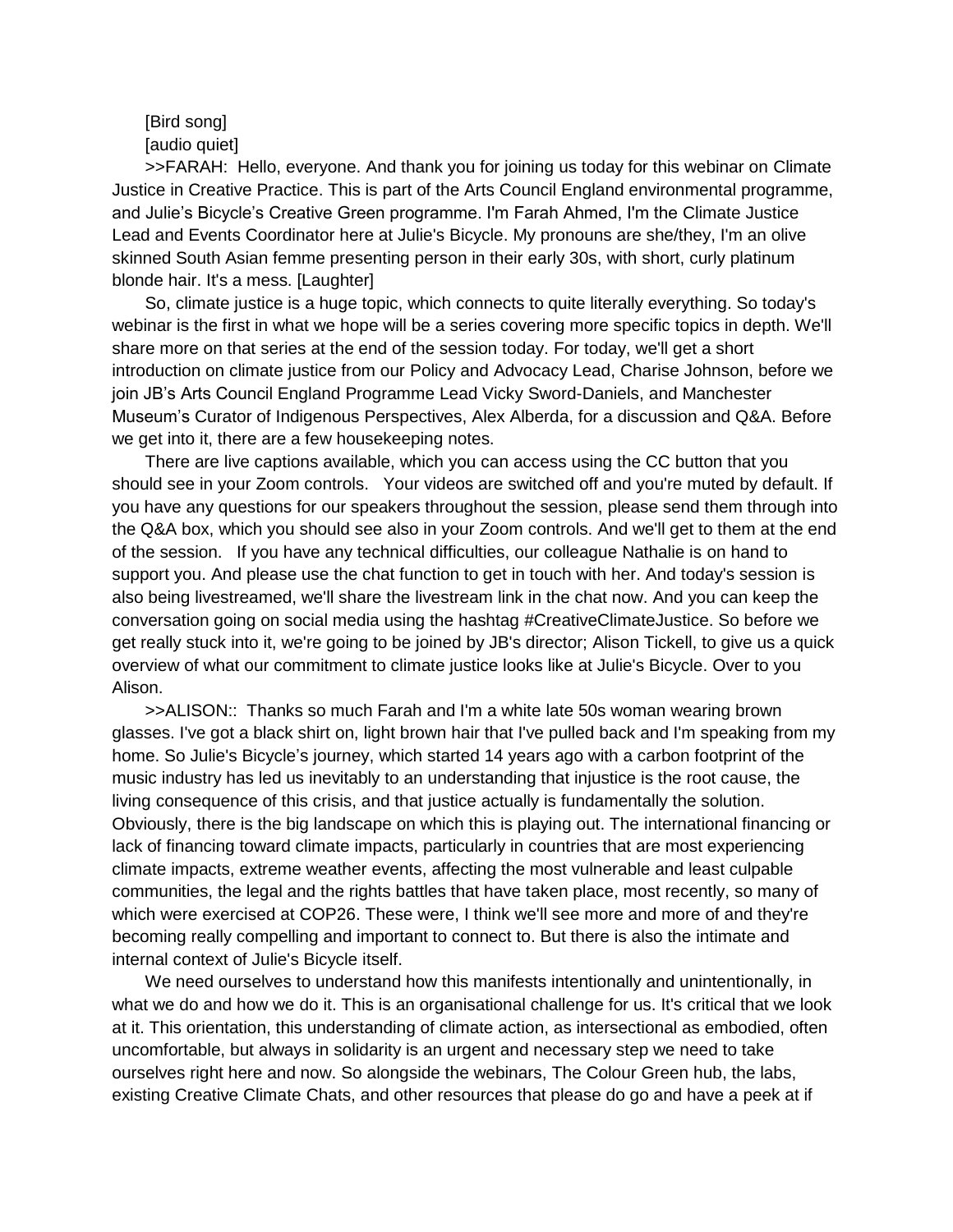you are interested. We'll be weaving climate justice into all the programs, and if we do it well enough into how and why we are as an organisation.

I remember last year our board member, Farhana Yamin, a justice advocate of formidable power and force, saying that the term climate change was actually inaccurate, and it would be better described as climate justice. She is of course, absolutely right. So thank you all for being with us today for any ideas, experiences, insight. As we step up and into this, please do get in touch with us. And I welcome you all for being on this journey with us. Thank you very much.

>>FARAH: Thank you, Alison. So there's a lot to get through. So I'll be handing us over to in a second to Charise Johnson who will get us going with an introduction to climate justice. Charise is a science policy researcher and environmental justice advocate, who joined the Julie's Bicycle team just this year. She has experience working on ocean conservation, scientific integrity, environmental justice and science policy. She is a co-founder of Solidaritree, a creative environmental community run by women of colour who champion partnership and collaboration, challenge exclusionary narratives around the environment and the distribution of resources, and accessibly communicate the urgent need for change. She is a committee member of Science London, training and enabling scientists and science communicators to employ best practice, to employ equitable practice within their work. Charise served on the leadership board of the volunteer-led advocacy group 500 Women Scientists, where she worked on advancing gender and racial equity in STEM. She is also a mentor for Terra, an organisation that aims to get 100 million people from various professional backgrounds working on climate change by 2030. So we're really really proud to have such a fantastic expert working with us. Over to you, Charise.

>>CHARISE: Sorry about that. Good afternoon, I'm Charise. I'm a Black and Korean woman with brown skin, curly dark hair with gold highlights. I could keep going but I'll stop. As Farah said, I'll be giving a very brief overview of climate justice. A bit of a potted summary. I'll just start with a refresher of what climate change is and we'll delve into the arts and culture context more in today's discussion and then following webinars. Climate change refers to longterm shifts in temperatures and weather patterns, mainly caused by human activities, especially the burning of fossil fuels, which emit greenhouse gases like methane, nitrous dioxide, and of course carbon dioxide, or CO2. And the more greenhouse gases we emit, the hotter the planet gets, the more the weather patterns are disrupted or intensified, and the higher the risk for everything. So these climate feedback loops can look like hotter temperatures causing glaciers to melt for example.

When this happens, it means 1: less solar energy is reflected back into space and more is absorbed by the earth, heating it up more. And 2: Sea level rises increased. Which increases coastal erosion, which puts coastal communities and ecosystems at risk because the warming air and ocean temperatures create more frequent and intense storms. All of these changes have knock-on effects for nearly everything happening on this planet. Climate change is a wicked problem. Its tendrils permeate like a miasma through the fabric of society, compounding and creating more problems that can't be covered with a blanket solution. And this is why climate change is known as a risk multiplier. As Margaret Atwood succinctly put it, "it's not climate change, it's everything change." Because the shifts and effects are unevenly distributed on local, national and global levels, it is not enough to focus on the environmental and physical science of climate change for solutions. We also need to examine the interconnectedness of economic, political and ethical issues surrounding the causes and impacts of climate change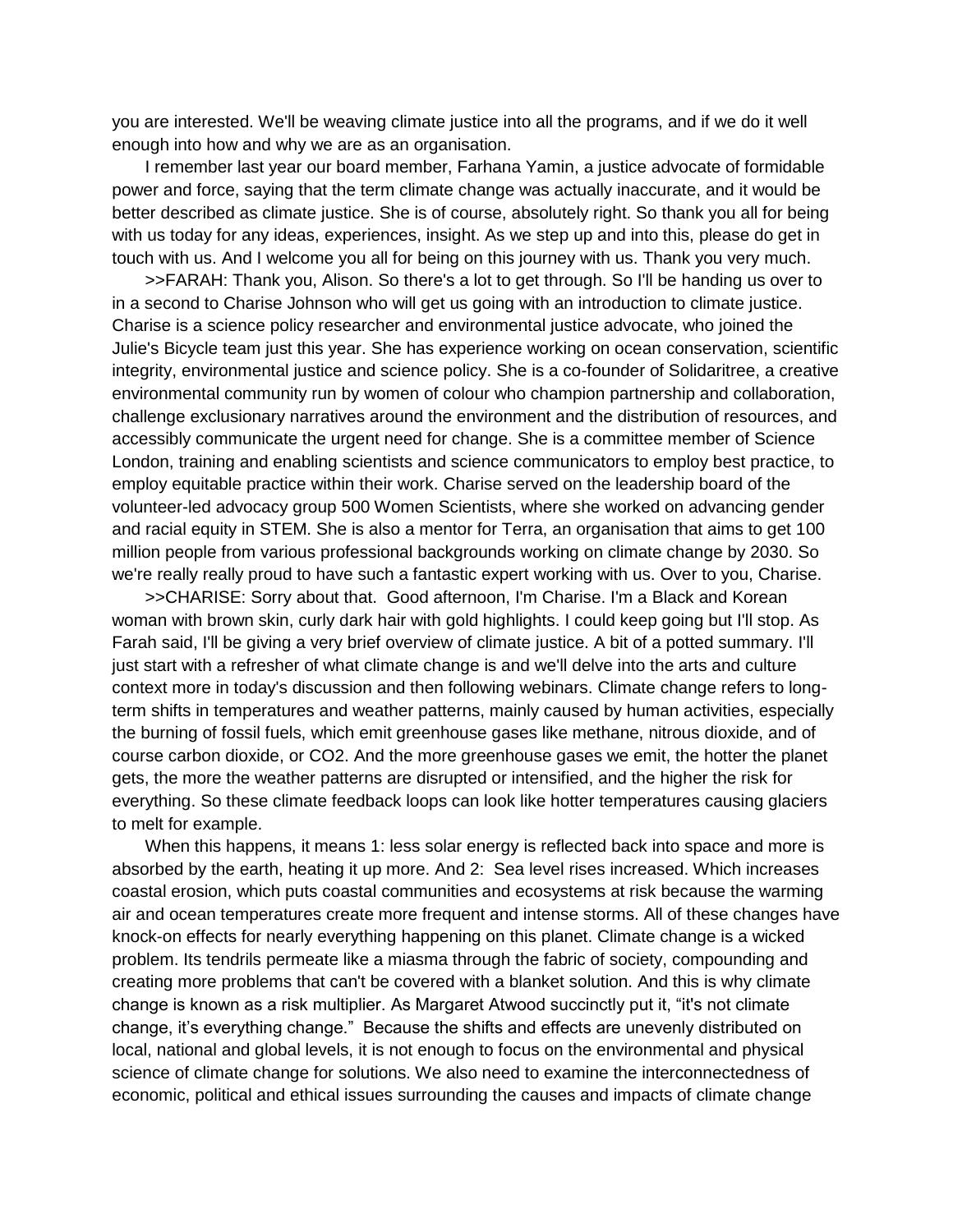and act accordingly. This is what climate justice does. It is both a framework to address inequities and reduce further climate change, and a movement that seeks to redress the systems of power that continue to marginalise, oppress and harm people and the planet. The climate justice movement is multi-dimensional. It's made up of several different movements, sectors and walks of life. All united under the umbrella of the great multiplier, that is climate change, all recognizing the impacts on nature are not separate from human impacts and vice versa. There's the labour movement who wants to ensure workers are paid fairly and given benefits, who demand that people on the frontlines and people working in the oil and gas industry are not left behind as we begin to move away from fossil fuels, to ensure farmworkers aren't exploited by big corporations and overworked and left without livelihoods with increasing heat, droughts and floods.

There's the global Indigenous movement which stands against issues that directly affect their lands, peoples and respective cultures, standing against violence towards their people and environment by those with power. Climate justice is racial justice. Last summer's rallying cry following the murder of George Floyd in the US was "I can't breathe". It spoke to police brutality, but also of environmental injustice. In the US and at home in the UK communities with higher populations of people of colour are exposed to disproportionately high levels of air pollutants due to proximity of waste incinerators, high traffic areas, and redevelopment of contaminated lands known as brownfields.

Not only that, but it was Black and brown people who were disproportionately impacted by and likely to die from COVID-19. Even after adjusting for a laundry list of factors, and why? race-based health inequalities that existed before COVID. Social Inequalities affecting health outcomes include living in polluted areas, overcrowded housing, job insecurity, and low-paid work and rampant institutional discrimination, all of which will and are worsening, with climate change. Climate justice is land justice, interrogating who owns the land, who has access to it. Two-thirds of land in England is owned by less than 1% of the population, even access to green spaces is unequal to what we saw during the lockdown as well. It was mostly people of colour who didn't have access to parks, and the mental health benefits of outdoor green spaces. Climate change is a human rights issue, causing hunger, displacement, unemployment, illness, and death. Climate justice is intergenerational justice, the idea that generations have responsibility for future generations. What will the planet be like for future generations? What is it like for children now, already impacted by climate change? We see the youth fighting injustice rallying to hold leaders and fossil fuel companies to account to reduce emissions. But what are their childhoods? Climate justice asks where and who is impacted the most, How, why, and importantly what is being done to account for it all in a way that doesn't cause more harm.

Climate justice interrogates the root cause of the injustices and inequalities born from climate change, which lie heavily in the extractive nature of colonial capitalism. Case in point, five of the biggest banks in the UK funded over 40 billion pounds into coal alone, between 2018 and 2020. But it goes back even further. Modern European empires expanded, using violence and control to colonise and settle into lands inhabited by Native peoples, erasing their cultures and exploiting resources like fossil fuels, minerals, food, wildlife, water, and even people for profit. This abuse of resources continues today, particularly in former colonies in the Global South, to feed our consumption in the Global North. Like in Malaysia, where the UK, US, Germany and Italy send their plastic waste. This abuse also comes in the form of harmful,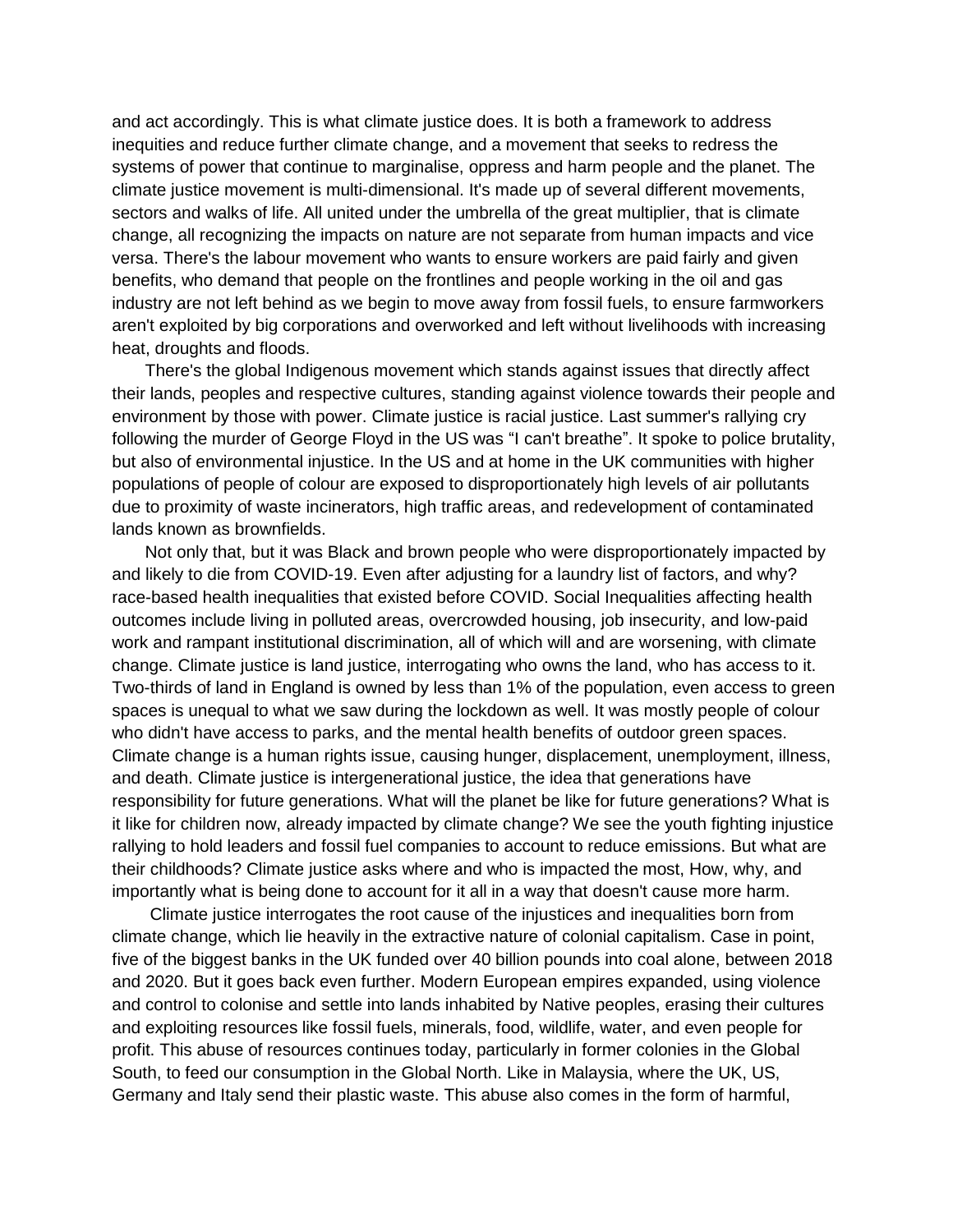ecofascist ideals, like Prince William's recent comments attributing 'African population increase to the decline of Africa's wildlife and wild spaces', saying this is challenging for conservationists - when the wealthiest 10% of the world produced half of all emissions between 1990 and 2015, and western conservation strategies have destroyed the livelihoods of millions of Indigenous

peoples. Not only is there an economic North/South divide, there are divisions within countries in the Global North that lead to similar exploitation injustice. Take for instance the environmental injustice of what is known as 'cancer alley' in the state of Louisiana in the US, between Baton Rouge and New Orleans where mostly Black and brown communities that are laden with toxic chemicals from petrochemical plants. This area was originally dubbed plantation country, where enslaved people were forced into labour. Or take the tar sands in Alberta Canada where oil fields the size of England have contaminated the traditional lands and health of Indigenous communities that still live there. What these scenarios have in common is development and extraction without consultation or concern for nature or local communities. They have in common racism, health inequality, a lack of or degradation of green spaces little to no political power. Despite it all, a great deal of dedicated community activism to fight for their lives. At the global level, climate change solutions have typically been based on emissions, who emits the most, who is emitted the most historically, and how they can reduce their emissions to that of 1990s levels.

You might have heard of this little thing called the UN Conference of Parties, or COP. But to reduce it down to a condensed definition: That's the annual meeting where nations get together under pithy slogans like 'keep 2.5 alive'. It's where they negotiate who's responsible for climate change and its devastating impacts, and what each of their respective countries promises to do so it won't get worse. We're already at around 1.2 degrees Celsius above pre-industrial levels and seeing the wildfires drought, heat, and storms kick off myriad species and entire ecosystems lost, people being displaced, the most vulnerable countries were told in 2009 that the wealthier high emitting countries would provide \$100 billion in finance to them per year by 2020. But didn't. And the finance they did provide was mostly loans which are increasing the burden to the vulnerable nations. Climate change as we know it is a human-caused problem needing human-centered solutions. From the destructive economic and political systems and devastation of lands, water and air, to loss and abuse of all living things.

Climate justice demands not only equitable public policies and outcomes for the immediate future, but retribution for damage already done. It requires solutions to be built with and for the people and places most affected. It will require a just transition providing climate finance to the countries and communities who have suffered great losses and damages in the face of climate change with little recourse. It will require institutional divestment from fossil fuel companies by universities, pension funds, and charitable foundations. And it will require societal shifts to cultures where life in nature is valued, and not exploited for personal gain. It will require all of us. Whether your focus is on creating art or curating collections, designing sustainable and accessible buildings or planning cities, organising in your community or teaching people how to grow their own food: Everyone has a role in rectifying the wrongs of climate injustice, to make the world a better place for those impacted now and in the years to come. To paraphrase the great philosopher Mufasa's words to his young son: "Everything the light touches, it is yours to protect - so must we, for even the darkest reaches of the earth where the light does not permeate, is ours to protect."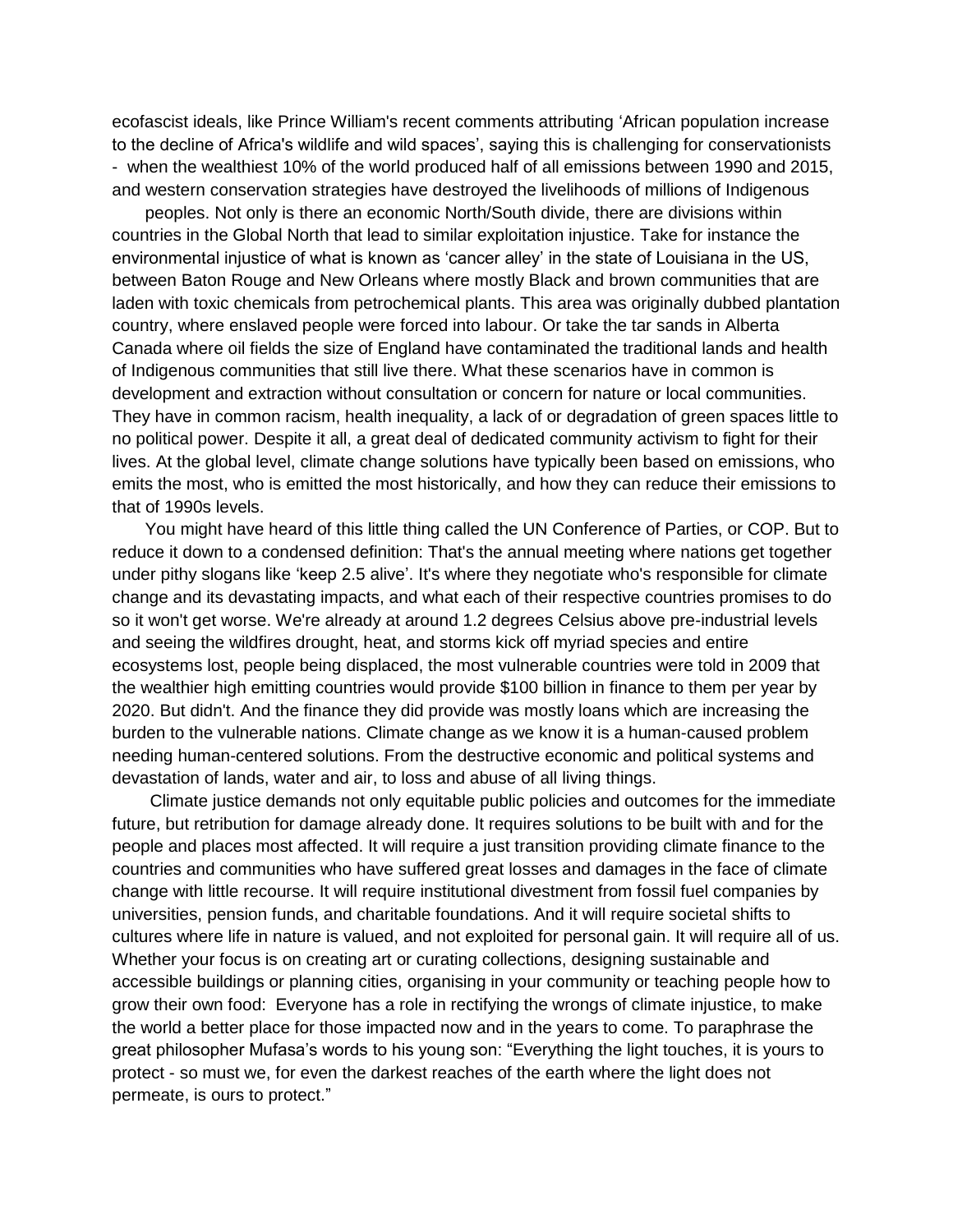>>FARAH: Thank you, Charise. That was really informative. Mufasa had a great point. We'll go through some more of those, those points in the discussion shortly. And remember if you have any questions, you can send them through the Q&A. And we're now going to show you a short film that we put together this year, with a really amazing group of climate activists from around the world, who are sharing their messages for COP26. And this was part of a series funded by the British Council, which focused on the global South. And you see this one, and another short film we also made on our policy portal. And we'll be launching two more very soon. And so let me get this one up, for everyone.

[Captioned video]

>>FARAH: So we are now going to welcome back Charise. And we're also joined by Vicky Sword-Daniels and Alexandra Alberda. Vicky is an expert in climate and disaster resilience, is a social volcanologist and holds a doctorate in urban sustainability and resilience. She has a background in interdisciplinary research, knowledge exchange, and evaluation, and to focusing on the social impacts of environmental change, and building resilience. In her career, she has worked across sectors including engineering, academia, and international development, Vicky has also joined JB this year as the Arts Council England programme lead supporting the arts and culture sector to understand and improve environmental performance and to share learning about experiences and solutions.

And Alexandra Alberda, is the first-ever Curator of Indigenous Perspectives at the Manchester Museum with the University of Manchester. She joins Manchester Museum from Bournemouth University where she was a doctoral researcher in graphic medicine and curatorial practice and research illustrator, including the data storytelling workbook. Her research and practice critically engages with institutional structures of power that limit civic engagement and do not facilitate needed reparative reconciliation, amplification of marginalized voices, and displacement of colonial power. So thank you both for joining us. Alexandra, please tell us a little bit more about yourself and the work that you do in Manchester.

>>ALEXANDRA: Right, so my name is Alexandra. You can just call myself Alex. I am an olive-skinned woman in her early 30s. I have long brown hair and brown eyes. And I'm joining you from a school in Manchester, where I've been running workshops on Indigenous gardening, which you might hear some noise in the background as school is getting let out right now. But so at Manchester Museum when I got the role a year ago, one of the things I did was I started consultations. And that was really important because my role is looking at territorial practice and behavioural change around moving from decolonisation and still doing that work, but moving into Indigenisation, so shifting the power of who is at the centre of the action we do in the museum. And when I was having these consultations, I wanted to bring in Indigenous people in different organisations to ask what in that action should we be focusing on? And so in that very much, it was languages and climate.

So immediately, I went back to the director and said, "okay, in the work we do, this needs to be a focus," which works really well because at the Manchester Museum right now, we're in a capital development project. And one of the things we are working on is creating an environmental action group. That might not be the name it is in the end, and we're still working through what is that name, and it was lovely hearing from everyone else on different names to call this type of work that we do. And to think about how that then calls us to action. So over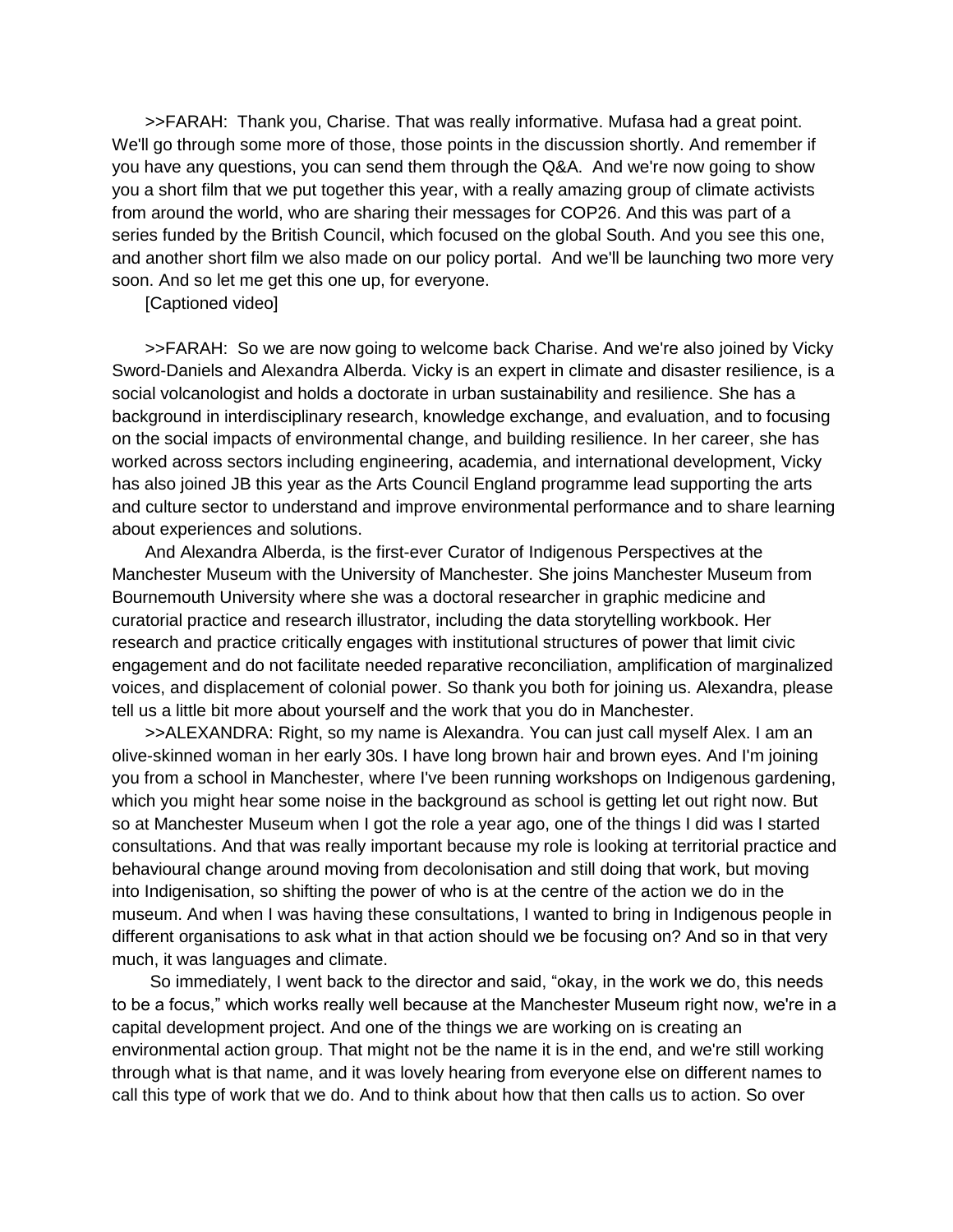that, we have brought in Indigenous speakers to help us share the learning, and pass that on, and so that the learning isn't those that aren't. So coming three degrees away or not actually contributing to building relationships. So putting that at the centre. So we've had one speaker, Rosalind Lapeer came in and really talked about the slow violence of natural history and especially natural history that is in museums. So what are the different types of collections and how we teach with our collections, and in our programme today, and this program we're a part of, was thought of as a pilot to see with learning and engagement, how we might indigenise those types of experiences. And we even found within the last 2 days, there's so many times we ask young people to look at our natural history collections, and what do they think of it but then we come up with an answer, which is usually based on western science. And so how can we ask actually turn this knowledge around to bring in different knowledge systems, and to not get kids asking: "Is this true? Is this false?"

So that's just one aspect we're kind of working with: how can we reconceptualise our collections to call to action. So if we change how people think about the environment, or the fiction of nature as this location outside of our daily lives where we must go to but actually seeing ourselves back into it, to try to reinstate an idea of kinship and an idea of community and relationship. And the other things we've supported, and helped other organisations are around art and creation and conversation. And so -- commission by Border Crossings, went to COP26. Some of you might have seen it and heard about it. But what was so important about that piece is that actually, at the end of its journeys, it got returned to the earth. So thinking about artistic practice, and thinking about the types of things that we support museums that don't go behind glass, don't get sectioned off and then take up even more space in a building that needs to be heated and insulated. But then we talk about climate with it. But actually, this piece was touched, it was outside while it was here, and now it's -- we returned it, I helped pull the ropes to break it down into the earth, and it's been covered in snows and wasps are making a home out of it. So in thinking about when we're doing the action is also the processes and practices we do. And that's just a little bit of taste, but you'll find I have my hands in just about everything at the museum.

>>FARAH: Amazing. Thank you. And it's really great to hear about all of the work you are doing. Thank you so much Alex. I would like to invite everyone to -- all of the speakers unmute, and we'll get into a discussion now. So, firstly, we have heard a little bit about COP26 that just finished in Glasgow. And Vicky, can you explain some of the frameworks or some of the language that we might have seen used throughout the negotiations?

>>VICKY:: Sure, there is a lot of jargon around COP and there are 3 key interrelated concepts. Mitigation, adaptation, and loss and damage. You will have heard a lot more about adaptation, and loss and damage in this years' COP26. So they are interrelated. Mitigation is essentially about preventing climate change impact. So it's about the actions we take to prevent and reduce climate change or reducing carbon emissions, and removing carbon from the atmosphere, via carbon sinks, that absorb carbon of our soil, oceans, and forests, for example. Adaptation is about managing the impacts of climate change. So where mitigation is unable to just stop all impacts of climate change, we're already feeling those impacts today. Adaptation is about managing that. So it's the actions that we take to build resilience, to reduce vulnerability, and build our capacities to anticipate and cope and recover from shocks and stresses. As I said,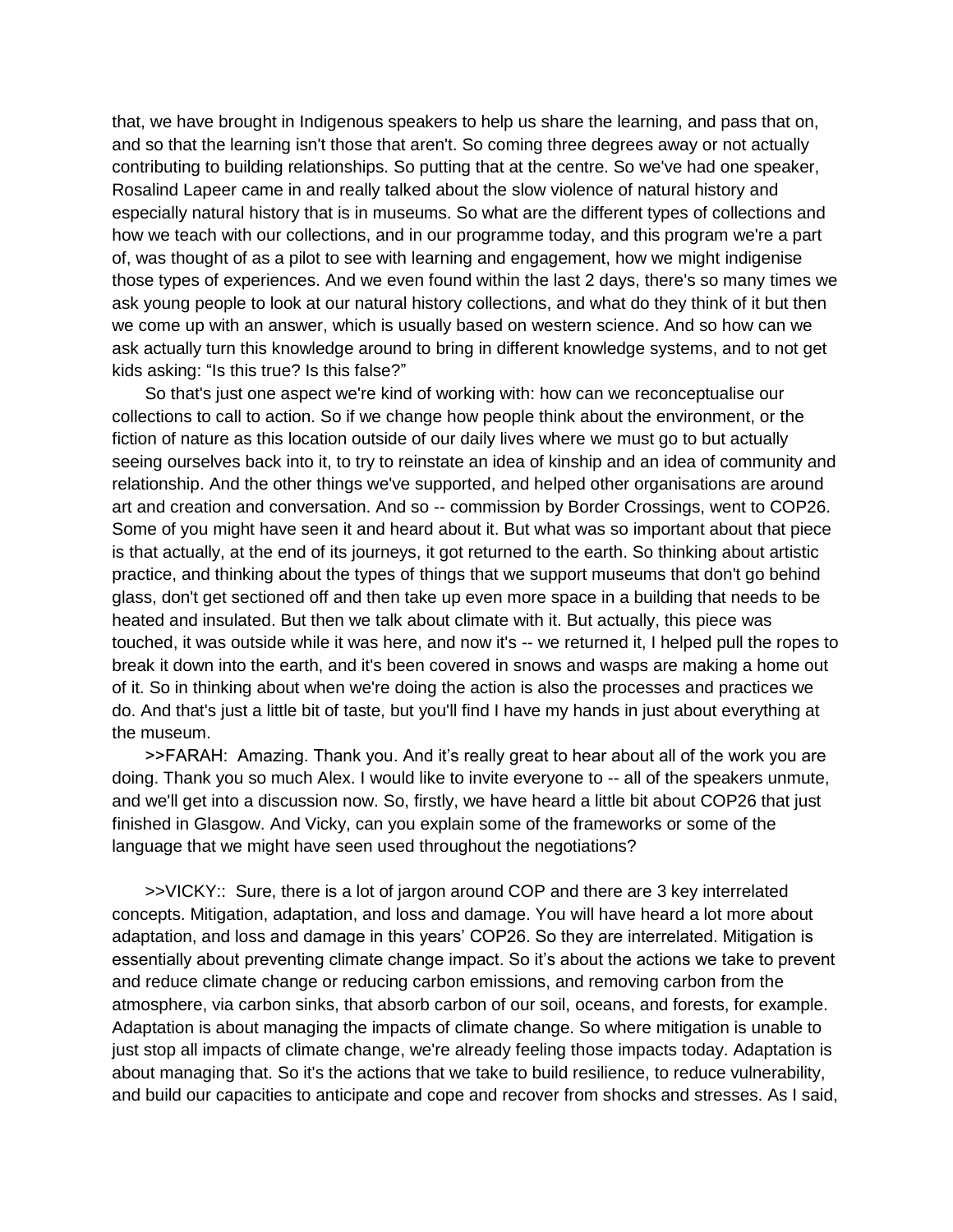the impacts of climate change are already being felt particularly in developing countries who've contributed the least to global emissions, and vulnerable populations face the greatest impacts of climate change, and also have the fewest means to cope. Across the world we need to adapt now to those current changes. And we need to adapt to future changes that are already baked into the system, through the one degree warming that we have already reached. But we also need to support the adaptation of the most vulnerable people and places who have been put in that position through unequal causation.

And now loss and damage, finally, might be a new one, to some of you, it's really risen up the agenda, it's about responding to climate change impacts. Losses are generally seen as kind of permanent losses that can't be recovered. For example, loss of biodiversity, species loss, loss of cultural heritage. Whereas damage refers to impacts that may be able to be repaired or restored. But ultimately, loss and damage has come about as a result of shortcomings in both mitigation policy, failing to meet our targets and inadequate action and support for adaptation in communities that are already experiencing the biggest impacts from climate change. So the need to deal with loss and damage is rising up the political agenda. And it's a call to support those most impacted by climate change through cooperation, technical support and finance, and key to this issue and why it is so contentious politically is because it's about who takes responsibility for those losses. And developing countries are calling for reparations from richer countries to the poorer ones for historical emissions, and it makes it a contentious issue for big emitters. In general, in COP26, you might have heard more about these terms adaptation and loss and damage, they are increasingly urgent and important and bring increased focus to climate justice as well.

>>FARAH: Thank you, Vicky. What do you think was successful or unsuccessful from a climate justice perspective, at this years' COP? Charise, maybe we can go to you.

>>CHARISE: Really quickly I would just say, unsuccessful, we'll start with the negative. Unsuccessful was definitely accessibility. You know, policies aside something that was pretty glaring was that, you know, for all this talk about justice and you know, needing to -- thinking about the most vulnerable and all that. They weren't even able to come. People representing different nations in different vulnerable communities that weren't even able to. Even if they were there, they couldn't get into spaces that they needed to be in. And I would say that's an area that they really got to work on in the future is making COP actually accessible and not having it be a completely closed-off event for high level policy makers to come and... I hate to put it like, you know, it's not like a party that they're having. But it does kind of seem that way, right? When you're like, "Okay, you guys are just coming together every year to have your little closed-door parties, while everyone else suffers."

So for me, that was what was unsuccessful, but successfully, as we always see, is the groundswell of activism, right? So outside of the COP. Outside, physically outside of COP, and then also just around the world, all of the solidarity that we saw, and all the rallies that were happening, and everything. And so that was a success.

>>FARAH: Thank you, Vicky, anything to add to that?

>>VICKY: I think -- obviously my focus is adaptation, resilience, and loss and damage. That's kind of where my background is. And I think there was a lot more focus on adaptation, which is good. And there was an increased funding commitment. So there was 356 million dollars of new funding donated to the adaptation fund. But it falls way short of hitting the target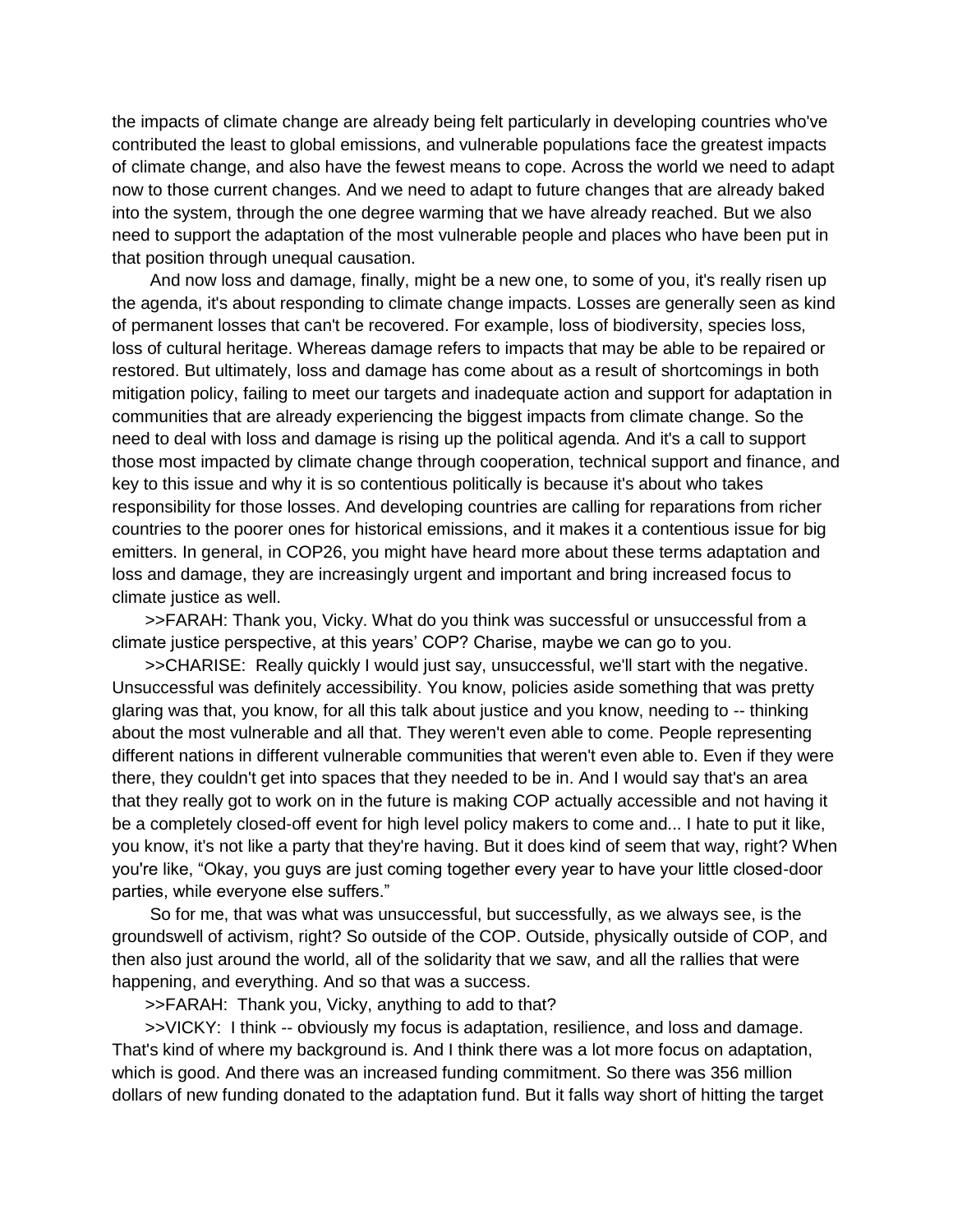of 100 billion pounds a year that was promised to developing countries from the developed nations in the Paris Agreement. I think we've reached 80 billion a year and that is just not enough. And \$100 billion a year in itself is not enough for adaptation. So you know, what didn't deliver was the finance needed for adaptation. And I think that loss and damage I mean, it's coming up the agenda very, very, slowly. But it is coming up on the agenda, which is a good thing, Scotland was the only country to make a contribution to a fund on loss and damage. And they contributed 2 million pounds, I think, hoping that other wealthy nations would sort of jump in, but it's been heavily resisted in particular by the EU and the United States who remain really wary about legal precedent setting move to contributing finance to loss and damage. So instead a technical assistance programme was set up to support countries to avoid future disasters, and was included in the agreement. It became its own article, loss and damages separate to adaptation and mitigation. But it's just not enough. And there is an urgent need for a financing mechanism to support those countries already impacted by climate change.

>>FARAH: Thank you, Vicky. Alex, during the COP proceedings a British oil executive referred to herself as Indigenous to the UK and claimed that fossil fuel exploration was her Indigenous right to protect energy interests of her country. And many people in the UK might not have a broader understanding of what Indigeneity means and might not understand why there's been such a backlash among climate activists to that claim. Can you please explain why it's important for us to understand a more global framework of Indigenous rights?

>>ALEXANDRA:: Yeah, Indigenous is framed by who were the first peoples in this land who have in more complicated definitions of religion, and ceremony, and complete cultures built from these landscapes. And so when we think of Indigenous with the capital "I", we're thinking of people that have that relationship. However, so, in the UK context, especially British, is that many of the peoples claiming this, and it has been Indigenous has been taken by the far right in the country to be used to make these claims. As well as that racial divide of deciding who - white -- is this Indigenous, when in fact, many of white British people are colonisers in their history because they come from Europe. And so there's a lot of this -- when you are looking at the identity in what it would even mean to be Indigenous to land is you have to trace these roots. And it's deeper than skin colour. But it often gets adopted to make these claims to do bad behaviour, because there's certain concessions to traditional activity.

And so, if you look at for instance, the UN about to start the decade of Indigenous languages. English will not be listed as Indigenous. Mancs is, Welsh is, Gaelic Scottish is. And you can look at just the different languages that are associated with that. And they're not the typical kind of English. So by adopting that, though, and then doing these bad behaviours or investing in things that are negative, it also then creates in the public mind, this idea of Indigenous people that might misuse it. And that's from the global perspective, is Indigenous activists are trying to fight for Indigenous solutions and Indigenous-led, or co-led kind of solutions, and then to have these statements tied to these are Indigenous rights it starts to break down and discredit this identity of who Indigenous people are, and the type of actions they will take. And so that's, that's kind of this larger negative as seen on the global scale. And it starts to then take away what those different acts are. If you read the book Red Alert it was published, I believe, in 2009, but it is still relevant today, unfortunately, and what he talks about, but Daniel Wildcat, an Indigenous scholar and writer, talks about what he called Indigeinuity which is taking traditional Indigenous knowledge with modern day solutions to take and combat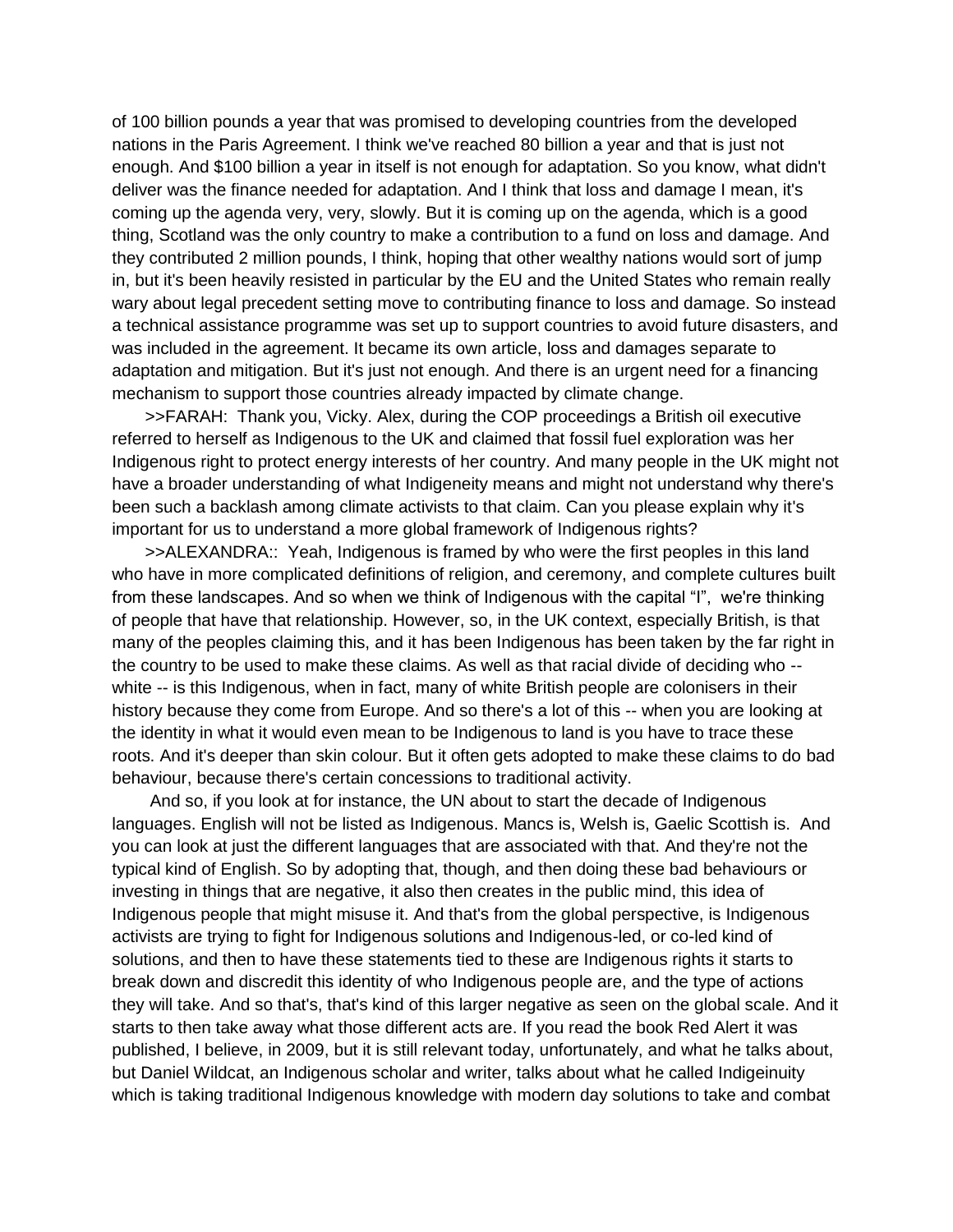this. So by claiming you are Indigenous, or you have that, it's claiming that you have all these traditions and therefore, you should legally be given more room to practice those types of things and to use this land. But then that excludes other people in the land as well, in a far-right kind of attempt, or at least a very lazy attempt to make that argument.

>>FARAH: And I think it's important to add there as well. Energy -- what's the word I'm looking for?

-- energy interests of the UK don't just stop within the borders of the UK, you know, what happens here has a huge impact on Indigenous people and on lots of other people around the world. And how do you connect those sort of huge big sort of global frameworks of Indigenous rights to the context of Manchester?

>>ALEXANDRA: One is through sharing Indigenous stories or ideas and what they're going through to try to bring that to local to build curiosity. And so for the school's program, we're doing what is so important to me about that was not just the typical: Let's learn about a different culture, but only think about it in a different culture far away. But actually, let's use that to question what's happening. And one activity we did, was based on the relationships between people, butterflies, medicine plants and healing. And so these medicine plants and butterflies are pollinators and they're going to be near that. And so Indigenous people can look for butterflies and know that where they are is medicine plants, and so when you start to break down the land and section off the land, so people can't get to where these traditional places are, you get this all over for Indigenous people as well, if you can't get to the places where medicine is, because of how we've sectioned off land, then, you're not going to be able to heal. And there will be changes in your body and your diet. And so what we have the kids do is an interactive staged activity. First you can reach everything, and then land is broken up, and then there's fences, you can't even get to it. And then have them think about their own city. So now kids, you have a stomachache, you know that this medicine plant can help, you know what it looks like. Could you find it?

And so this is really based on Mike McDonald. And he's an Indigenous artist. And he made these really cool butterfly gardens. But he didn't put them out in nature outside of cities, but he actually put them throughout what's now known as British Columbia, in major cities throughout the 90s. And into the 2000s. And still today, people practice this as a way to bring medicine into these spaces, but also living art installations that were meant to resist this industrialisation and these cities. So we were thinking about how we could do that in Manchester. So it's a lot of those are with the kids, but it's always this is what's happening out here. Do we think science is going to save us here in Manchester? "And everyone else who's being affected even more, it will affect them, but we'll figure out some science or some technology, before it gets to us, it'll be fine."

But actually using their experiences to then also build that solidarity to build that empathy through reflecting how it happens in the neighborhoods here.

>>FARAH: Amazing, that sounds like such an exciting sort of project to do with children. And if you're about in Manchester please do check out the work that Alexandra is doing. So this is a question for Charise and Alexandra: what are some of the lessons we can take from frontline communities and Indigenous philosophies and struggles into our collective climate action?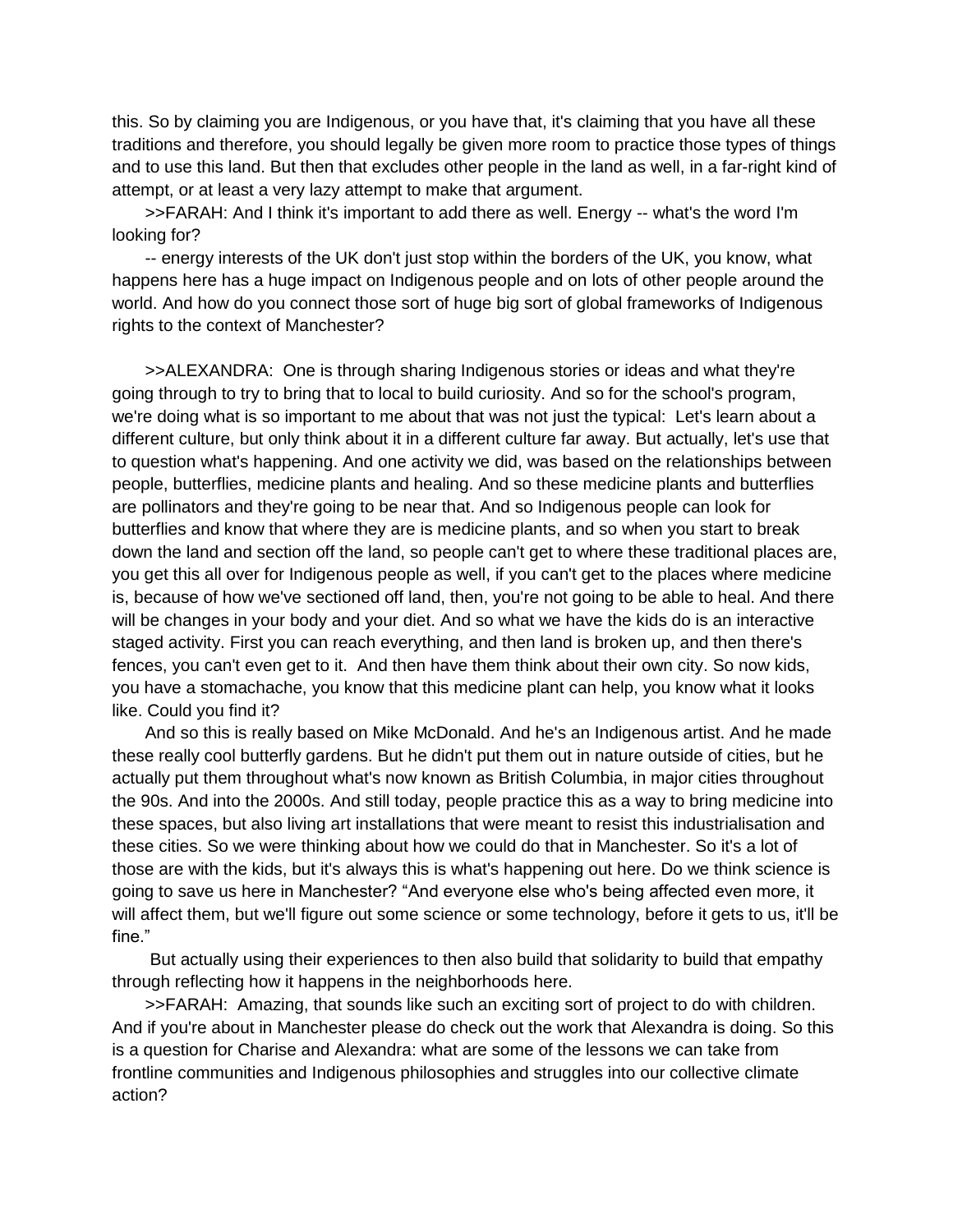### Shall we start with Charise?

>>CHARISE:: So I think in a nutshell, organise, organise and that's something that really comes from front line communities. Something we can really learn from them. And we have seen how important mutual aid is, especially with COVID. We know the importance of community and of community resistance. Yeah, the power of collective community action is immense of sharing knowledge and, and listening to each other, working together, finding common ground, shared goals and then coming together to discuss and propose solutions that are made together with the community by the community. Yeah, I think that's a huge lesson to take for frontline communities. And another is that you are never alone, and we're stronger together to sum it up. That's what I take from, from frontline communities from Indigenous philosophies and struggles. That's what I take from it, and I think it's a good way to think about things.

#### >>FARAH: Thank you. Alex?

>>ALEXANDRA: I forgot to introduce this part, I'm part Jemez Pueblo what is now known as New Mexico. And I think even what's so important -- because we believe in oral traditions, we don't believe in recording anything written down or recording this type of way. Because once you start recording that, then there is a break from going to family and being in community and kinship. So that's kind of a background into this next idea. But people are coming together. Already that community stuff, you've heard that. But it's about this kinship, and it's about conversation and it's not going -- "oh, I have to change the world by myself with my skills, and so I'm just going to do an individualist kind of come together, everyone's a part but actually in having these longer conversations coming together with communities showing kinship. And that including, like Christine J Winter, at the University of Sydney talks about as multispecies justice. That's when we're talking about climate justice it has to be multispecies justice because that's our kin, our animal people and plant people.

So it's thinking about your community as being so vast, and in those conversations and plants can't speak English, they can't speak our Jemez language, they can't speak all these other languages that might be spoken, but we can watch them. And so in that way you bring other kinship together, though we want to run, run, run, action, action, action, is slowing down at times and so an Indigenous perspective of this might be then to slow down and watch. "You know, what, I don't notice as many insects -- now that you mention it, the medicine plants that grew over here, I see way more dirt, it's dry dirt and don't see as many." And the slowness and collectiveness, and you need multiple generations in order to have those conversations.

So I think that's what is really important, and many Indigenous peoples believe in 6 generation thinking. And so we're making decisions based on the conditions we want for 6 generations ahead. Or it might be -- that's more for Sami. If you've watched The Reindeer Belong To The Wind, it's a film by the Sami, which is amazing, watch it if you can get a hold of it. But sometimes six generations for Indigenous peoples is sometimes you're in the middle and you're learning from three generations behind you, in order to benefit three generations ahead of you. So I think those are other ways of thinking. I'm not making a decision for tomorrow, I'm making a decision for so many generations. Generations, I will not hear thank you from in my life. I will not meet them. And to make actions for that far ahead is sometimes really tough. I think, especially when we want gratitude right away in our lifetimes. And we want to see it and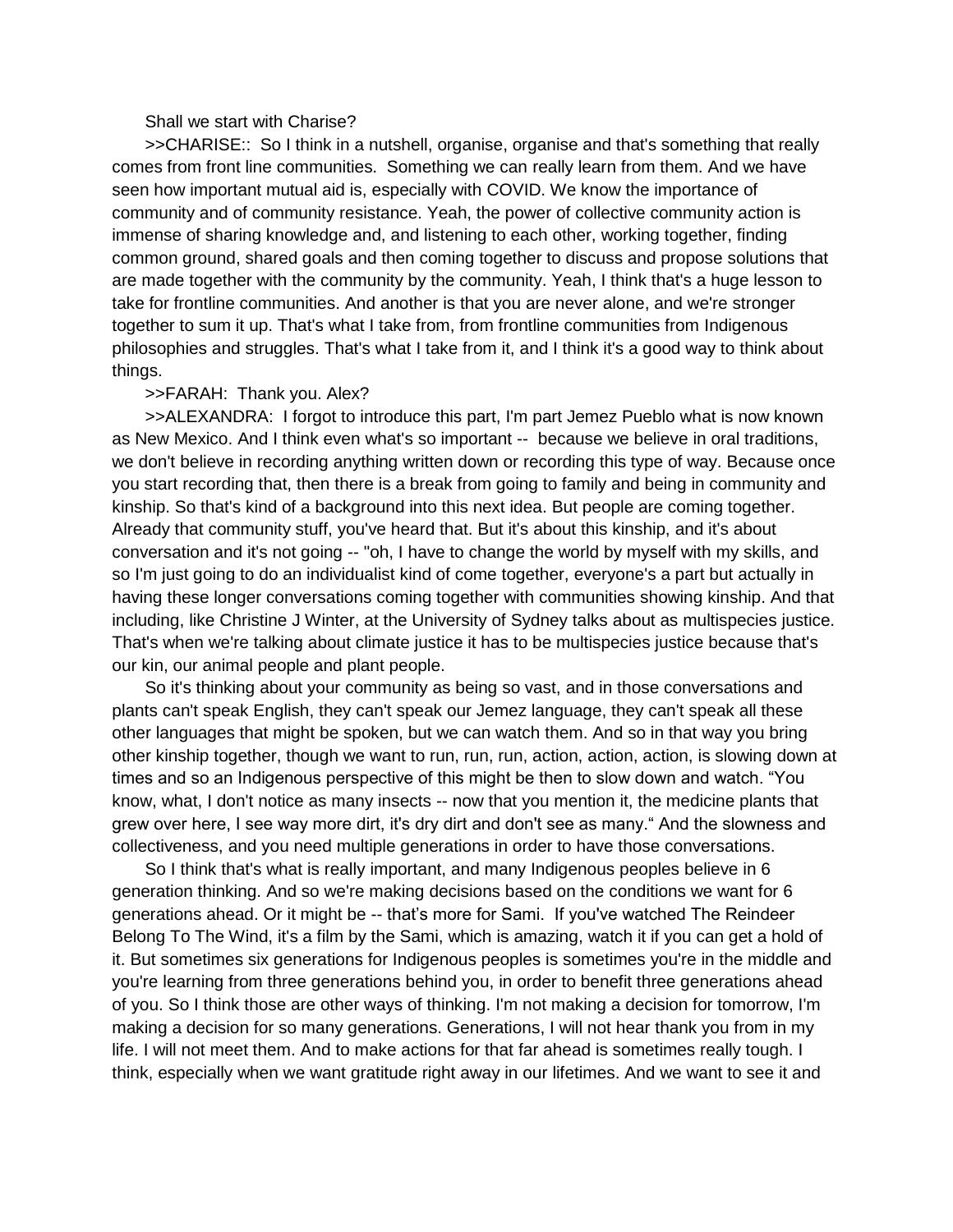enjoy what comes after. But actually, it's that long-term thinking as well. So I think there's a slowing down and speeding up in bringing communities together to make action.

>>FARAH: Yes, as you were speaking I was actually thinking about these little gifts that I got that were part of an exhibition by a project from the Knowle West Media Centre in Bristol and worked with an artist, Kaajal Modi, to design these along with local members in the community. And it is all about that sort of thinking about -- I just happened to have them next to me --

[Laughter] and thinking about forms of knowledge, that exist in the non-human as well as different ways of thinking within human knowledge as well. And it was, you know, it's really interesting to decentre ourself and decentre the way we are taught things in order to really think about what does nature need from us? What do we need from each other?

And yeah, I would highly recommend checking these out.

>>FARAH: So we'll get to some of the questions that are coming through in the Q&A in a few moments. Please keep them coming. And I have another question which is for all of you. Climate Justice is really complex. And it can quite often be difficult to separate facts from PR from a corporate spin and people who ultimately stand to benefit from the way things are. And it's quite often -- it's called greenwashing. You might have heard that term, and quite often from the very same industries who are behind the climate crisis, so you know oil companies, telling us that they are, you know, they are renewable now, and you look at their investments and it's actually only 3% of their company's investment. And actually what they're doing, is then finding more and more harmful ways of looking for fossil fuels. How do we learn to recognize this?

And how -- what should we be demanding of governments to really hold them and hold polluting industries to account as well. And Vicky, shall we start with you.

>>VICKY: Back up to the high level perspective I guess. Yeah, I think connecting the global to the local. So, you know, we've talked about this kind of failure to deliver on finance commitments. And really what we need to demand of our governments is accountability and transparency. And this delivery on financial commitments might be one thing, but it's about how that money is spent, what it's spent on, and who it reaches. And so we need, I think, the investments, we need to see them reaching the local level, we need to also have them evaluated, we need to know if they're delivering on their intended aim. So far, far more transparency, is funding for adaptation, mitigation of loss and damage. Is it reaching the right people? Is it reaching communities on the frontline, and who is engaged in framing and understanding both the problems and solutions in those communities? And who's making decisions?

It's not enough for people to participate, there's a lot of token participation going on. It's about people being involved actually in the decision making process itself. Not just being asked for their opinion, and then somebody else makes the solution. So you know, we need to see that connection translate to the local level, and we need much greater scrutiny, and evidence to learn what's working and what's not. And that's what we need to call for.

>>FARAH: Amazing, Alexandra anything to add.

>>ALEXANDRA: Yeah, other than just with to add to that transparency and kind of that more evidence, is I want to see more data stories, I want to see where this data comes from what's not included, but alongside literacy. So one project I was part of the outside of the Indigenous perspectives was a comic called COVID-19 Data Literacy Is For Everyone. And we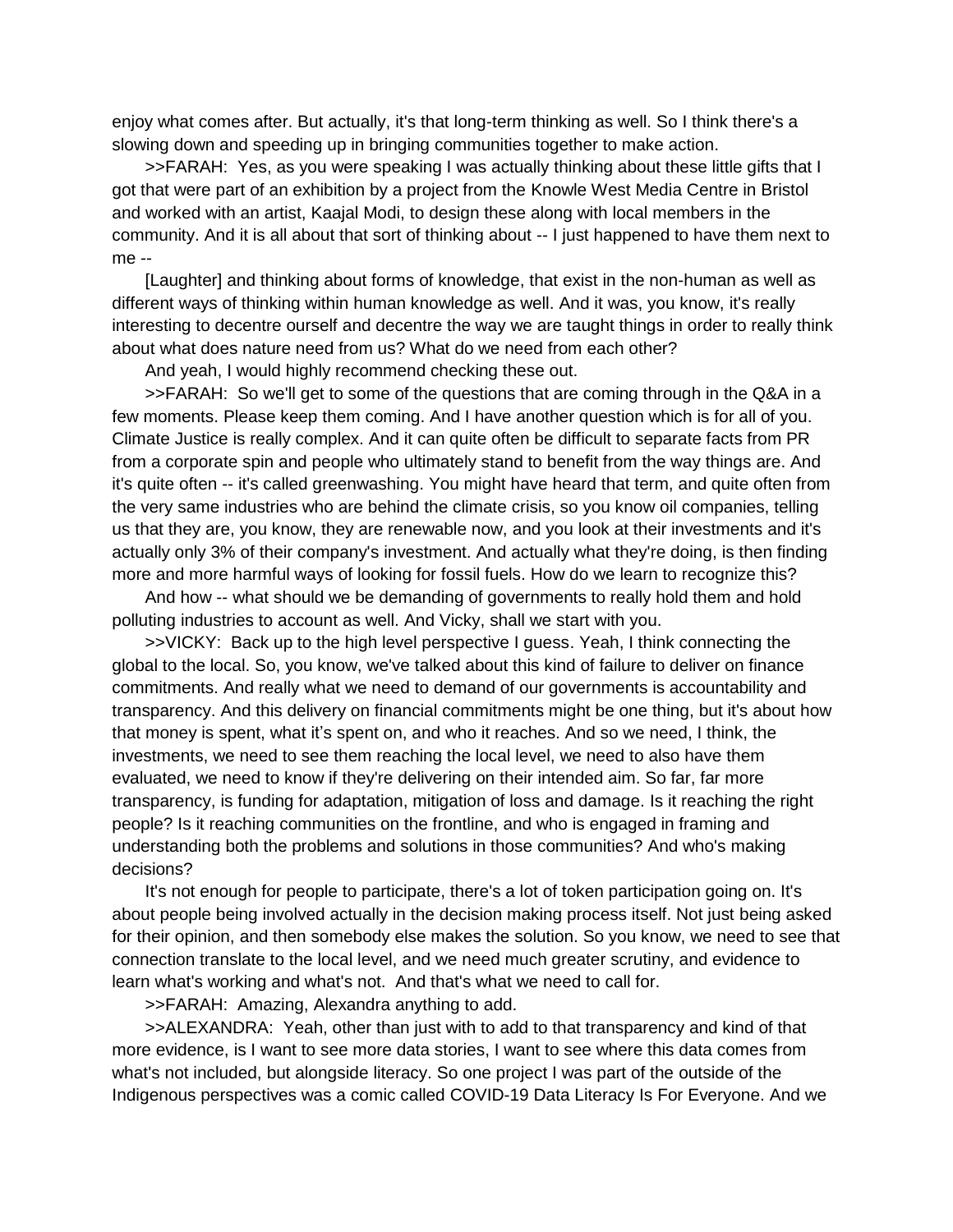put that out as just a way to explain how people might read these charts, because at the time, you know, and it's the same, it's the same with climate is they will shape those charts in these data, and put out this evidence, which is usually in data and these different graphs, in ways that they won't tell you the denominator and numerator, they won't tell you where these different numbers came from. So it might look like you're doing fine. But actually, in all these putting out this evidence and burying it in really jargonistic reports that there should be a companion that analyses these, do I expect them to do that? No. So actually, to all the artists here, and illustrators and different groups, is kind of like the first act of action as a lot of people come together and pick these through. So I think it would be demanding more of that context, and transparency and then linking how they present their evidence as well.

>>FARAH: Amazing, and Charise. Anything to include?

>>CHARISE: I was thinking about greenwashing. The first thing that came to mind was this, I think it was last week United Airlines posted something, for the first time ever commercial carrier will fly an aircraft full of passengers using 100% sustainable fuel. And, and then, you know, people Oh, wow, that's awesome. I saw it being shared in my Twitter feeds and stuff. And then it wasn't entirely a lie. But it wasn't honest either, because there was losing selective disclosure, because one engine, one engine used 100% sustainable fuel. And so corporations are really good at obfuscating, and the thing about it is it's impact over intent. So you've got to watch what they're doing, as well as what they're saying. You know, it's like when you've got a dog and pretend to throw the ball they look for and they might even run for it. It's a distraction. So when companies say things like, we're offsetting our emissions, or we're using materials made of recycled ocean plastics, are they looking into the climate impacts of their investments? Are they exploiting people for labour? Like, what's their supply chain looking like? Are they taking long term action to reduce their impact, etc? Or the surface level? Are they having us look one way while they're holding the ball behind their backs basically? So I would say it's just important to ask critical questions, and dig deeper. Greenwashing is just another way to delay taking action on climate change. And so yeah, we mentioned the policy aspects of changing it and then there's also you know, name and shame. There is the individual stuff, but, yeah, importantly, I think we need to advocate for regulations that call for mandatory due diligence. Because I think the onus shouldn't just be on consumers and companies should manage those risks. Yeah, and they should be penalised if they cause harm.

>>FARAH: Thank you. And I liked the analogy of a dog being distracted, because it does... It also does sometimes feel like, you are a bit of -- you are a dog chasing its tail trying to, you know, live sustainably, when it's quite impossible within the structures that we exist in without that big structural change. Without polluters paying without governments regulating that. You know, without a real overhaul in how we live, as a collective and as a society rather than changing how we live individually. And it's yeah, this is what we mean when we say systemchange, not climate change. And the last question that I'll ask quickly before we get to the Q&A is for Alex: What are your ambitions for the future of the work you are doing in Manchester?

>>ALEXANDRA: So my ambitions are to keep growing with this. And embed this in as a part of the institutional change that the Manchester Museum is already going on. And so what are these big changes, but to make sure that is also about confronting epistemic injustice. So whose knowledge counts, because is there all different -- because we're part of the university system we're also subject to some of those types of ways of writing about knowledge and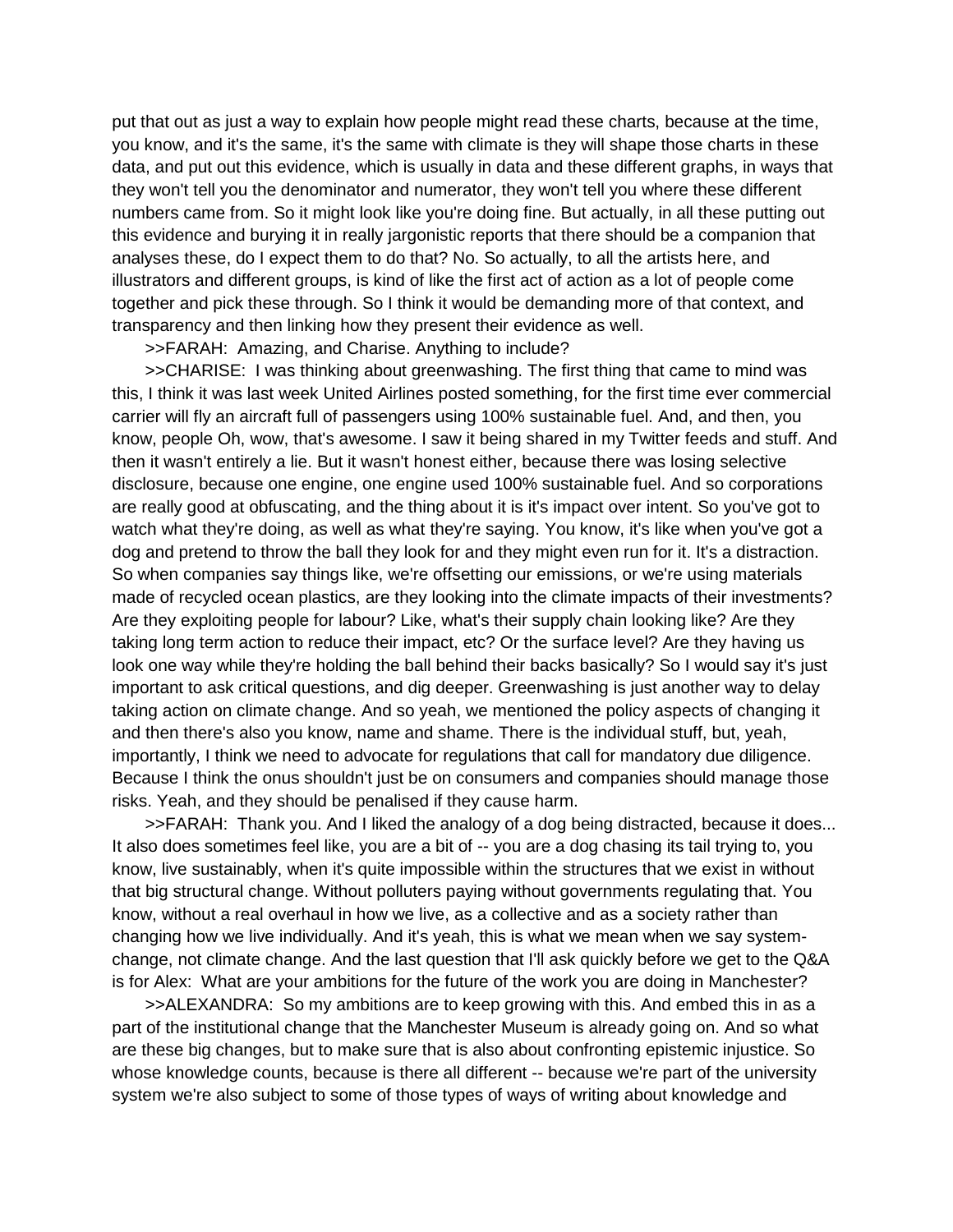confirming and evidencing knowledge, but to continue to break this down, so we can come to epistemic humility, and thinking about how the types of knowledge that we validate. And that's really important with Indigenous peoples, and their narratives, because we hold so much in our collections and Shelly Angelie Saggar said in one of our talks, that also are tied to the conversations about land rights for Indigenous peoples. We have the evidence we got from all these terrible colonial collectors from the areas that identified as theirs and their to claim the land, and how of these, a lot of these objects and ancestors, they lived well in the land because they had no concept of nature, because they didn't need one, because it was always a part of their every day and they saw themselves a part of it. I want to continue growing that way of thinking in that way of how we question the different science that's held up, as well as the different ways we tell stories about people. And really try to sit with complexity. Because giving agency to Indigenous peoples as well. And not just telling horror stories, because we tell the stories -- especially around climate change, and tend to tell, sometimes stories that get so wrapped up in painting Indigenous peoples only as traumatic victims. But actually the solutions that they're coming up with. Solutions that don't need tons of science or chemicals, that are the lessons we need. And so trying to get that so that I humanise Indigenous people and as well try to move away from even that liberal appetite of wanting to have the traumatic victim, and break down that we all have something to learn in confronting our worldview in our view of people.

>>Farah thank you for that. And yeah, I think it's super important that we recognize Indigenous people and other people who are really impacted by climate change as originators of solutions as well. People were living for hundreds and thousands of years, perfectly fine. And we've had a couple hundred years of industrialisation and colonialism, and capitalism. And you know, it's fairly obvious, where the issue is, right?

So we'll answer a couple of questions. And so the first one from Laura Jones: You mention the injustice and inequity of Black communities and people of colour, you haven't mentioned yet the inequity for disabled people, including that disabled people account for 59% of all COVID deaths despite making up 18% of the population in the UK. Often disabled people are limited in their available choices and are some of the most vulnerable people. Things like banning single use plastic have disproportionately affected disabled people who often need them for access purpose, and have limited funds as additional cost of being disabled conflicts with the often more expensive, more environmentally friendly choices. Can you comment on the challenges of climate justice for disabled people? I have some answers, but I want to open up to the panel first. Charise?

>>CHARISE: Absolutely, thank you so much for asking that question. And you're right I didn't mention it. And it's something that does need to be made explicit. There's absolutely, disabled people they've been left behind. And COVID -- and can you be disabled and also Black and person of colour. If you add that on to it. It's going to affect you even more. So then when you think of, for instance, hurricanes or floods and people who need to evacuate? Well, it's going to be more difficult for say somebody with a physical disability to be out of there. And also a health justice issue. And a lot of times not great access to health care. And, you know, uh, you know, I know in my family too we have people with really bad asthma. And that's also an issue. And when it gets hotter, they're going to have a really hard time. And so you're absolutely right, climate justice is a disability justice issue, and it does need to be at the forefront. It is something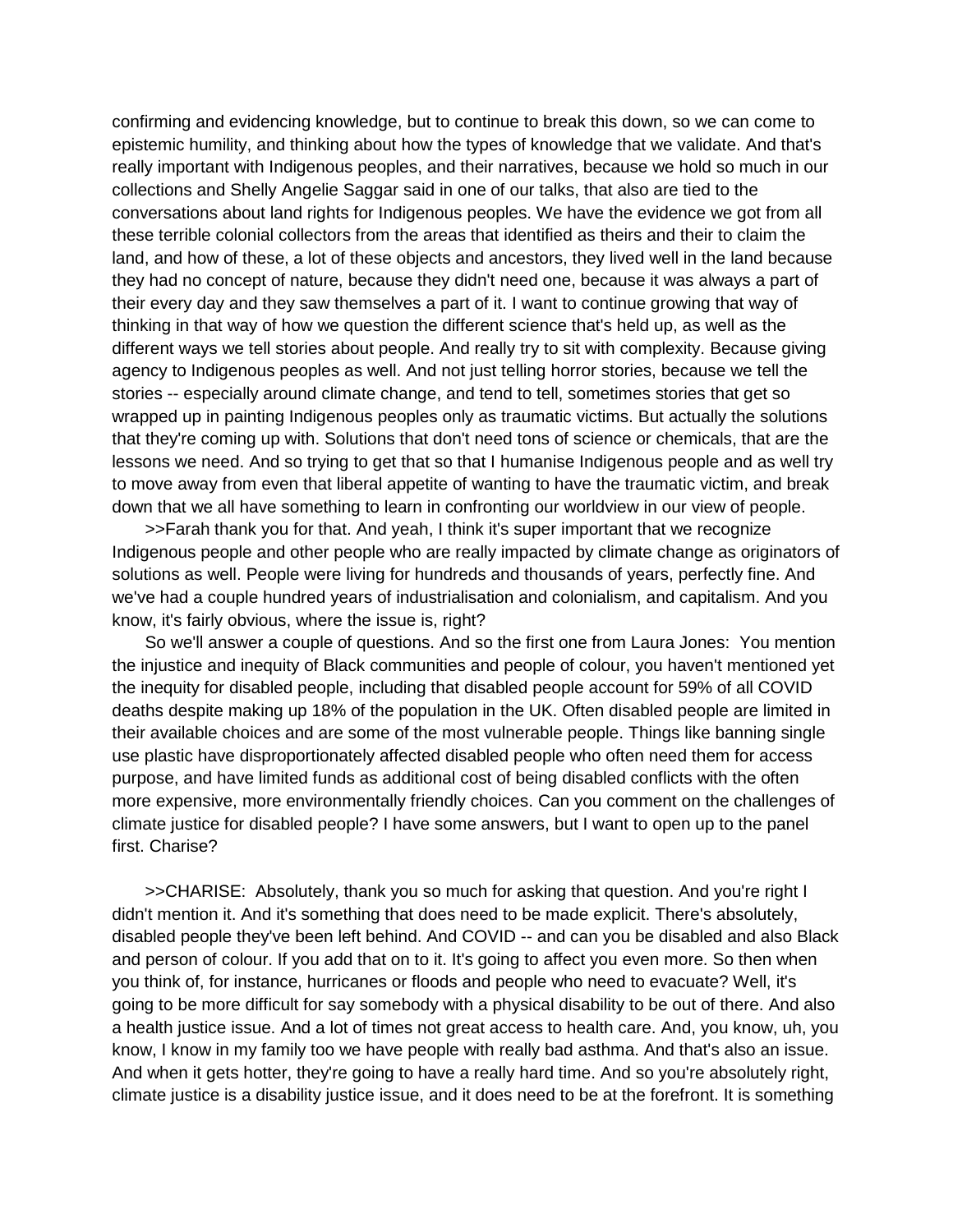that needs to be talked about more. You mentioned the straws. That's something else right. When the environmental justice side where you know, you have that's a perfect example of how policies made in like, "oh, well, we think that we're doing something good. Yeah, plastic pollution, we'll get rid of the straws," ah, but you must have not consulted with the right people, because anybody from the disabled community would have told you no, we need those. That's not the biggest issue. Actually the biggest issue around plastics is fishing gear. So yeah, yeah. Again, just I'm really glad that you brought that up.

>>FARAH: Yeah, had anyone else have anything to add.

>>ALEXANDRA:: I would just add -- I think that was a perfect response. But I would just add, I think, to be called well-intentioned, is not a compliment in this kind of area, these kinds of things. And that actually, in sitting in that complexity, there is so many times we need to reflect even if we have such good intentions, that there's going to be assumptions that we have built into us and making sure that we try to -- even if we can't physically get everyone into a room for a meeting, if we can't get everyone into a Zoom. But taking time to have the conversation, it will slow down things, otherwise, you might build an ableist policy without even realizing it, because you yourself have never had to struggle in a certain way, and thinking about how diverse disability is and differently abled bodies are. And making sure that's not just tokenistic, because it's just easier to reach out to the one person, and I think that turning things more into open conversations is really good.

>>FARAH: Thank you. Yeah. I'd also like to add that this is again, a problem of the systems that dictate how we live, you know, the way that we live is inherently ableist. The way we work is I know, there's a few neurodivergent people on the panel here. And it's hard to work in this sort of way that churns things out. And productivity, capitalism, the constant need to produce, which is what is destroying the planet, it is an ableist way of working. And a lot of the solutions that come through the grassroots, which take into account disability, and really advocate for completely different ways of living of different ways of working and those should be completely centred in everything that we do when we're talking about climate justice. And, you know, we've seen it with COVID was a mass disabling event for people all around the world, and it should be a huge wake-up call for us to live differently, I read something the other day that said that there was a ridiculously tiny number of homes in the UK setup for disabled people in the UK to live in properly. And something like 13% Maybe don't hold me to that. And, you know, that shows the complete failures of anyone who has the power to change that kind of policy in talking about disability issues, and so thank you so much for bringing that up. And also to remind everyone that, that in whichever way you are marginalized in this, in this society, if you are from a marginalized gender, if you are queer, if you are working class, you will be also impacted by the climate crisis, in a disproportionate way. And we need to bring all those conversations to the table. And we've got a question from Zoe: How can we start embedding principles of climate justice within the operations of creative businesses and integrating into the internal climate action plans? Who would like to take this from the panel? Alex?

>>ALEXANDRA: I can add to that. I think one thing would be in your collaborations is to start asking questions before you sign contracts. And I know there is amazing Indigenous people that are working on actually putting their perspectives into contract writing when they're working with people, and asking like, "where is the accountability part of the contract that tells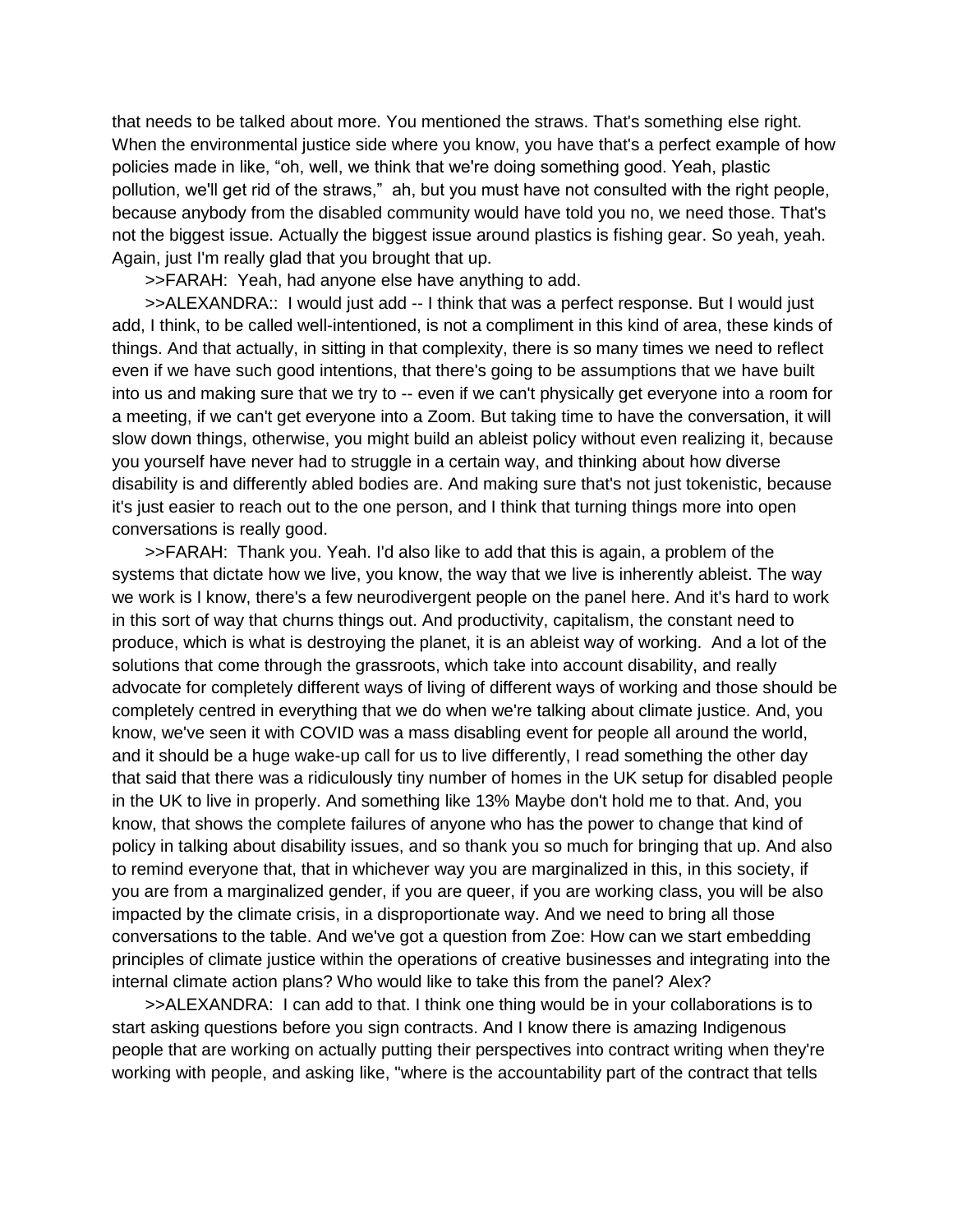me how the thing we're doing now is going to affect maybe this area or this focus of environmental justice in 10 years time ".

And so thinking about the longevity of the different actions and also making it part of everything that you do. So talking about sustainability, talking about the carbon footprint, talking about all these different things, and absolutely everything you do and making sure that's just that normal part of what you go through in your actions, and in your decision making. And even if you write it down on a little card and put it next to your desk so that you have that physical reminder. And it's not stuck on something online, you might forget to open it in a folder. But but having those questions like, Have I checked, that we've talked about, and we've looked into where suppliers come from? And where the companies are based and something that Charise said earlier, a lot of these companies, they might have random buildings on Indigenous people's land and do factory work or it might be something like that. And where are these sources coming from? And just a simple question to start embedding that into your decision-making processes. And that might first take you very explicit about how your organisation makes decisions. Because if you haven't done that work, it's something you definitely should do. It happens organically -- no it doesn't, it's nepotism, and figuring out where those are happening.

>>FARAH: Great answer. From my perspective, I don't know if it's a JB perspective just yet

[Laughter] But, yeah, I think that starting with looking at your finances and your supply chains, pensions are a really important thing. I think in the UK our pension investments are some of the biggest investments that go into fossil fuels. So looking at that kind of thing. Who do you take money from? And where do you invest it? It is a really important thing. And cultural and lots of work, particularly with museums looking at ethical sponsorship, and funding and museums. And they're a fantastic organization. They've got lots of reports online about that. And then I think the other question to ask on the more practical side is who is the work that you're doing for. Who are you speaking to?

Who are you speaking over?

And how do you bring all of those different perspectives, and different people into the work that you're doing? You know, I think that climate justice touches everything. So if you're putting on a show about gender or anything food. Everything touches climate justice and always a way to bring climate justice into the conversation. Oh, and another one from Vicky.

>>VICKY: I was just going to add to those wonderful answers. So one thing we haven't touched on probably enough is the power of cultural and arts organisations to make a change by using your position and your voice to influence society. And I think that there's absolutely a way to look internally at possibly where your supply chain issues might be, make your supply chains transparent, if you don't understand where something comes from, find out and you know, and could that have any rights issues associated with it. But that's the internal side. And that's almost what we can control. And the other thing we can do is advocate we can put climate justice front and centre, and we can call for it and use marginalized voices and bring those to the fore. And work with local social movements, and social justice movements, and climate justice organizations and learn and learn together, and produce together. And use that collective voice to advocate for action and embed it in society.

>>FARAH: Yeah, that's a really great reminder of the power the creative sector has. We are part of a campaign ahead of the general election to get 2 million under 30s registered to vote with climate change as their top issue. And that's something that a lot of the, the arts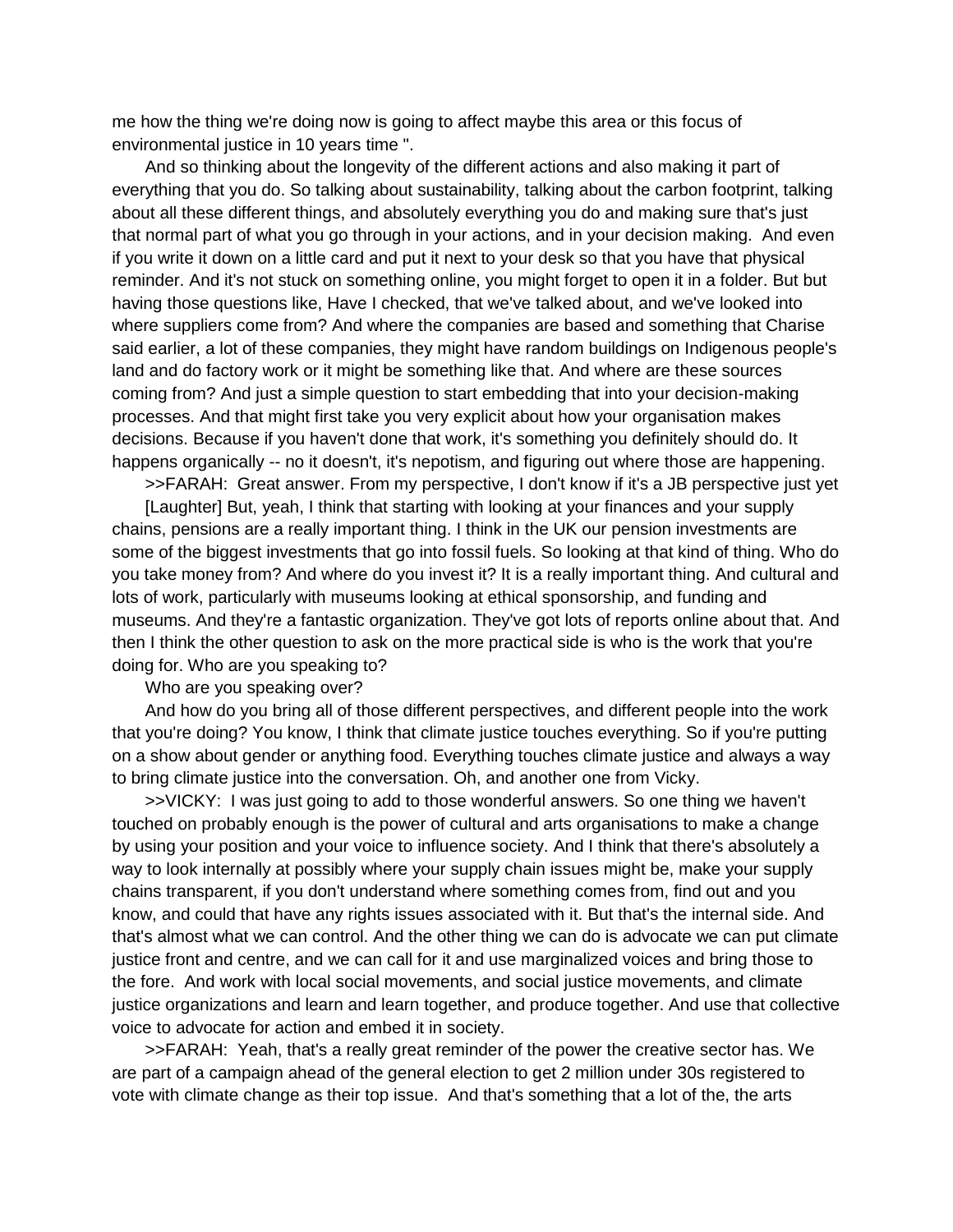organizations that we work with are part of and, you know, perhaps it should we should think about in the policies what you feel are aligned to as an organisation and how you contribute to that movement as well. So, we got loads of questions, we might have to respond to some of these in our follow-up email. This is a question specifically for you Alexandra. I'm curious to know about the process by which the Manchester Museum decided to create a position of curator of Indigenous perspectives. It seems like a very innovative practice of a UK museum. And that was from Catherine. Thanks, Catherine.

>>ALEXANDRA: I obviously wasn't there at the time. So I think some of the more nuanced discussions I can't speak to, but Manchester Museum, I think, likes to sit.. Air quotes on that, and likes to really push things and be quite radical. And so the role came from acknowledging, and that for entire existence of the museum, and most museums, it's been run by one cultural perspective and quite a homogenized, cultural perspective of Western worldview. Because it's not just British, but even within what we consider the West, things are getting erased and homogenized into an idea of colonization. And recognizing going forward that we started to return human remains in the very early 2000s, being fully accountable to what these were coming from. And like wow, only then. That was quite radical for that time. And it started thinking about these things, not just transactions but their relationships. And in building these relationships, and doing more repatriations, beyond human remains and things is actually understanding the value of those relationships, and recognizing you don't quite understand how other people view the world. And so in this response, Indigenous perspective was really about taking decolonisation -- other people have different definitions. Decolonisation for me, the museums are still at the centre, because it's the actions we need to take to unpick our histories. But that keeps the power with us. But around this time, there's more and more work around the concept of indigenisation both in research and museums and just in general, and culture. And so that is shifting power away from us. And so that my role is really a role that came from these types of conversations, these questioning what we could do better and what we could try more and bringing me in. And have all these different collections, and I sit across collections. So immediately people think I must just work with the cultural material. But recognizing that actually, there's indigenous perspectives in their everything. So I work with, from entomology, with insects to botany to zoology to everything. It will be a little bit in geology too. And we're working with the curator of paleontology, to really get it also with the dinosaurs and thinking about that, as well. So it's everything. And I think it was just a conscious decision about where we see decolonisation needing to be, where it needed to be, and trying to take that forward.

>>FARAH: Amazing, it's such an exciting role to see. I remember when I saw it, I immediately tracked you down, because I was so interested in the idea that museum would create that kind of -- that would have that kind of intent, and that's really important. So, yeah, amazing. Okay, another question from an anonymous attendee, as life expectancy gets longer, how do we reach adults to better make them understand the climate issue. The pressure on young people and children is disproportionate and many adults claiming it's not their problem, contribute to the issues that he that their children would place? I want to take this because I do a lot of work with young people. And, and it's so difficult, you know, I see lots of young people that I mentor, or that I speak to, are incredibly passionate and incredibly smart, but they're losing their childhoods to trying to fight for a future. And I think that the best way to get adults to understand that is, actually is to make it make sense to what they care about. You know, if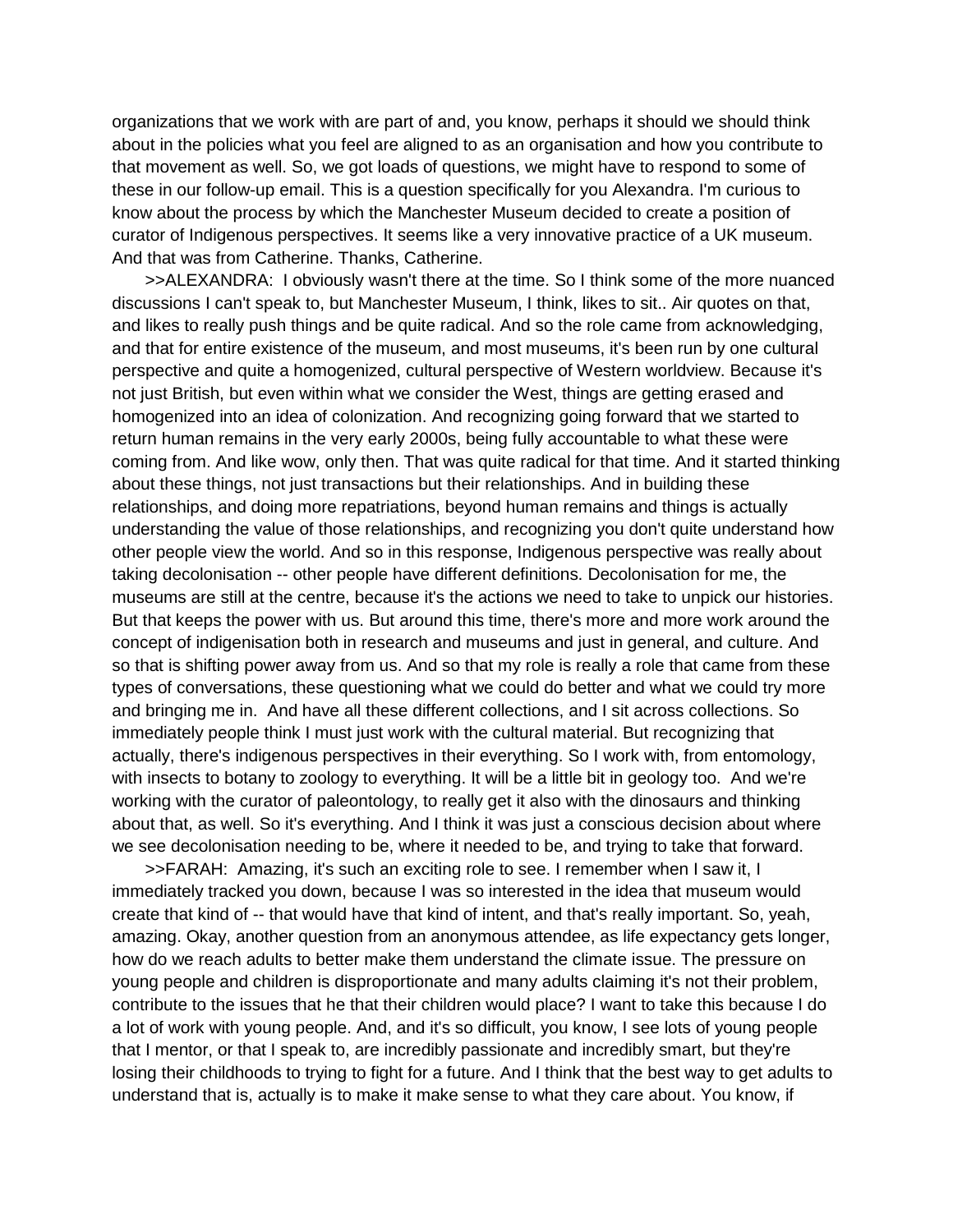people care about house prices, you know, a lot of the UK is going to be underwater in a couple of decades, you know, and it's going to impact your house prices. Whatever it is, that makes sense to adults. We have to pounce on it, and have to make it real for them. Because, I mean... if you have somebody who can watch children, and young people fighting for their lives out there and not feel moved by it. Then, I think that that person -- you're not going to get it through by putting more pressure on young people to make it real for them. You know, we've got to step up, as adults, and I kind of feel like sometimes that we fail our young people, by calling them our saviors and saying that they are doing this for us. They're not doing this for us, they're doing it for themselves as well, and we need to step up and do it for them. I don't know if anyone wants to add anything

>>CHARISE: That's exactly what I was going to say. I don't work with youth much. And I'm always like, why is there so much stuff only for youth? Like, why are all these like funders? It's always for youth. It's always for youth. And that's great. I want yes, engaged youth, we love it. But also I'm like, No, we're not, we're not off the hook as adults, we need to be doing so much more. And so, personally, I try to do -- advocate for exactly what you were saying. Making it make sense to people connecting, showing them those connections. So that means having, you know, if it's just a personal conversation you're having with someone you don't start with, you don't have to start talking about climate change. You just get to know what is something that they actually care about and get into a conversation about that. And it'll make its way there then you start talking about -- you know, this is going to happen, and you are talking about housing, and say you live on the coast and be like, right, so you know, flooding or even here, like flooding here in London. Flooding is going to be a really big problem, if your home is in a flood zone. So you know, these are things you should think about. And again, usually if it affects somebody's pocket or to affect somebody's health, I feel that's a good way to get them to start thinking about it.

>>FARAH: Thank you, we're running out of time. And so what I'm going to suggest is that we take all of the unanswered questions, and we respond to them and we send those around with our follow-up email. This webinar will also -- it's being recorded. So that will be sent around to you with all the slides and details of how to get in touch with everyone. And I want to open it up for any last comments or questions, or recommendations for where you can get good news, and resources about climate justice. What's your go-to? Should we start with Vicky?

>>VICKY: I'm going to hit science. Carbon Brief. Is a great source. It's got a lovely Q&A on climate justice, which is very explanatory. Mary Robinson's book on climate justice. It's fantastic. There are so many and the more you read, the more you kind of lead you down other avenues. So there is so much to learn. I've got huge amounts of them I think, you know, appreciating that and recognizing that and just continuing to dig in where you find things interesting and relevant and want to know more. Too many resources I'll let somebody else check in some of theirs.

# >>FARAH: Alex.

>>ALEXANDRA: One of those things where I wish I would have written down the first thought I had. But I think Robin if you're thinking about trying to model that slower relationship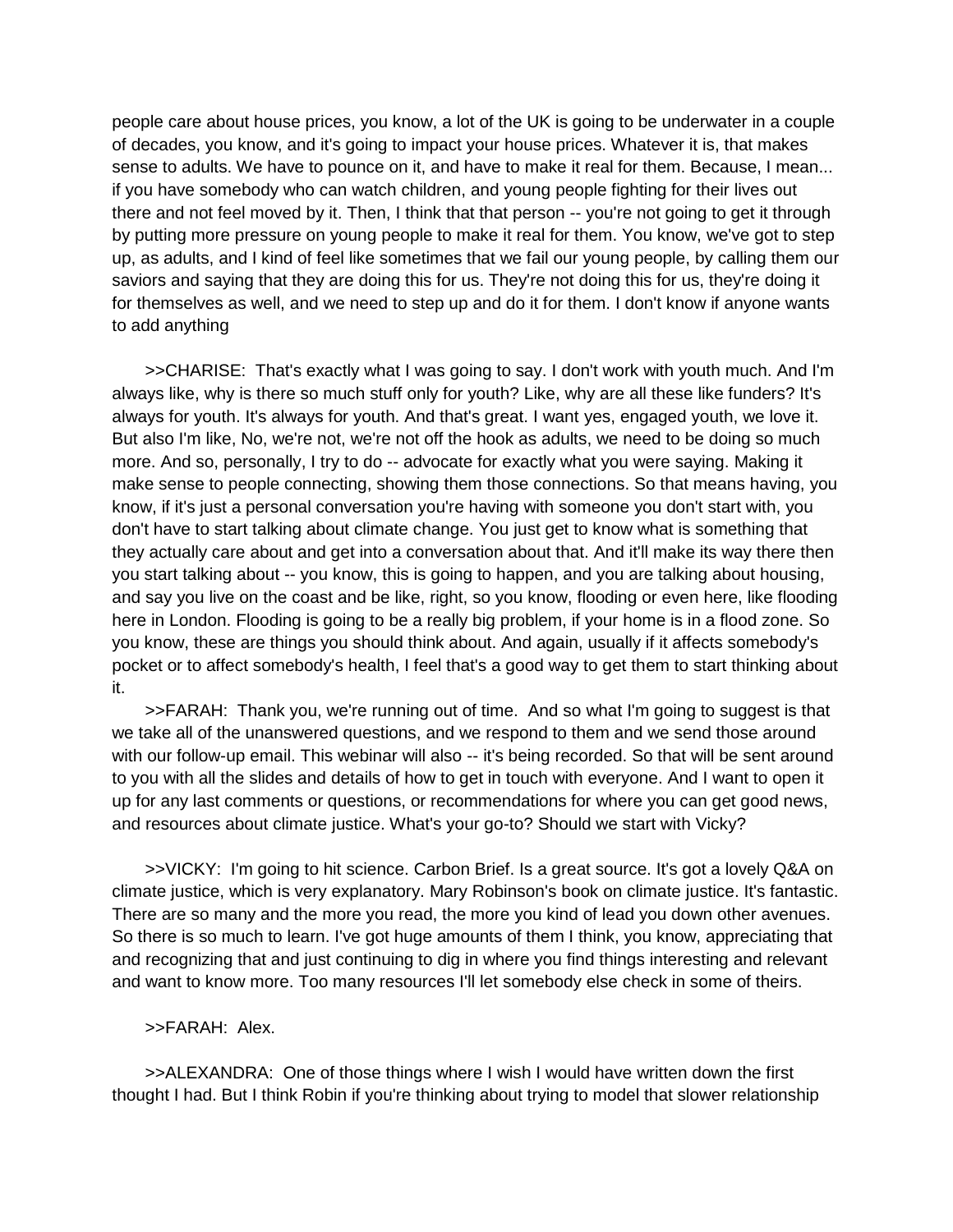with nature and thinking about it in long and dynamic ways, Robin Wall Kimmerer, Braiding Sweetgrass is an amazing book to read. Also, Daniel Wildcat's Red Alert! is really great if you're kind of new to this. And if you want to move away from books, and that's not the medium that really works for you, then I would say check out the work of National Geographic photographer, Kiliii Yuyan. And I can send a link but Kiliii talks about this complexity talks about artistic practice and being in communities and, and how you kind of negotiate that in such an amazing way. And he's such a smart and lovely person. So I would definitely look up the kind of stuff that he's done because he's given some talks. And yeah, just consume different creator stuff, different cultures, and just experience that and kind of sit with that and see, see where that leaves you. There was something else I was gonna say, but I forgot it now. So I'll just leave it there.

# >>FARAH: Amazing. Charise?

>>CHARISE: Like Vicky is saying, every day is a school day. You will always be learning. I've already learned so much just being here, you know, from all three of you. And the questions that people ask got me thinking about things. But also I appreciate Alex, appreciate you mentioning that it's not always just books, right? Like the resources can be talking to someone, talking to elders, resources can be a game. So like a shameless plug, my group and I created a game last year called the isthmus project, which was taking people on a journey around the land system, and then all of the inequalities there. And we're still working on that, though. So it's not a board game yet. Let you know when it is. Then it depends on what you are interested in. Yeah, you've got science, you got journal articles, all of that stuff. But there you go. There's novels, there's novels. There's, you don't always have to read nonfiction. It's got a lot of good stuff in it. And then lastly, I will say, Twitter, I learned a lot of things from Twitter seriously, you can follow activist community leaders, advocates, journalists, writers, academics, so many people, so many people with important perspectives and interesting insights. So yeah, I'd say I have tons of books, tons of articles, there's just books everywhere. But I learned the most from friends and colleagues, and being in conversation with people who work on, and care about different aspects of climate change and climate justice. So just, you know, have those conversations.

>>ALEXANDRA: I remembered what I was going to say. Charise reminded me. Open access. And so Stop Line 3 is an Indigenous group that created these wonderful prints and artworks about stopping pipelines. But a part of what they were doing was that these resources be open access. So I think it's like also like, and that's why I was like -- I don't want to just suggest a book because that's behind a paywall. You have to purchase it unless your friend can lend it to you or you can find it from a library, but actually in doing the kind of work you might do going forward is that open access and it's right with what you said earlier, is who are you making this for? Who is this for and how would they access it? And how can equitable practices be built into that as well. And Twitter reminded me, open access.

>>FARAH: Yes, everything should be open access as much as possible. And thank you all, Vicky, Charise, and Alexandra. Please stay with us just for another second or two. And as we mentioned at the start of this webinar, this is such a hugely complex topic and will form a big part of Julie's Bicycle's focus from now on. So we're planning a much bigger series on these issues. And we'll be doing another webinar in February, looking more at the concepts of loss and damage and adaptation and mitigation. And we'll send more details to that in the follow-up email. But you can also help us to shape the rest of our series by filling out this poll, which I will